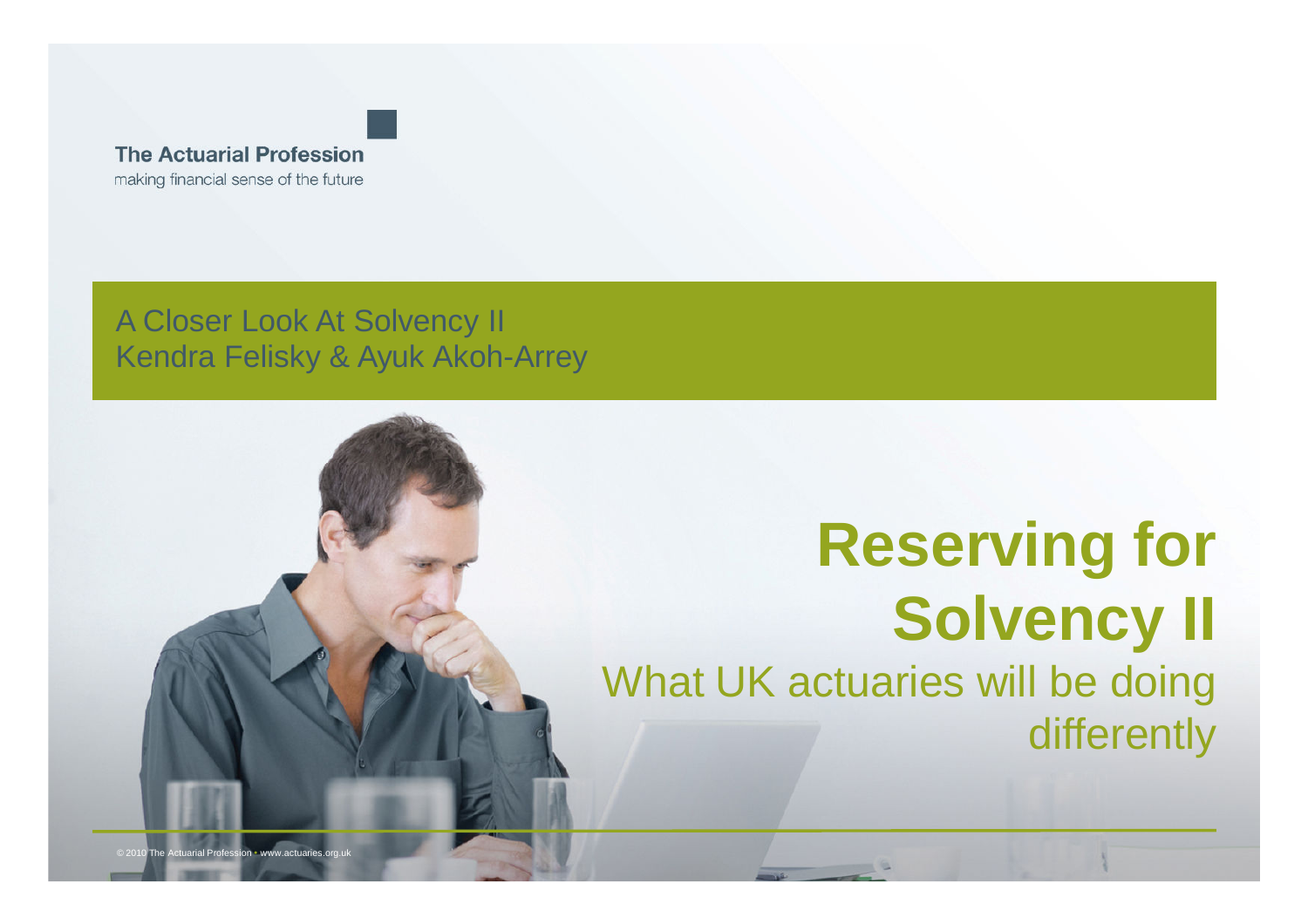#### **Solvency II and Technical ProvisionsWhy does it matter?**

Article 77 – "The value of the technical provisions shall be equal to the sum of a best estimate and a risk margin...The best estimate shall correspond to the probability-weighted average of future cash-flows, taking into account the time value of money..."



- $\bullet$ Reserving will change, in parts dramatically, under Solvency II
- No margins for prudence allowed
- This will affect calculations as well as how you need to think about your business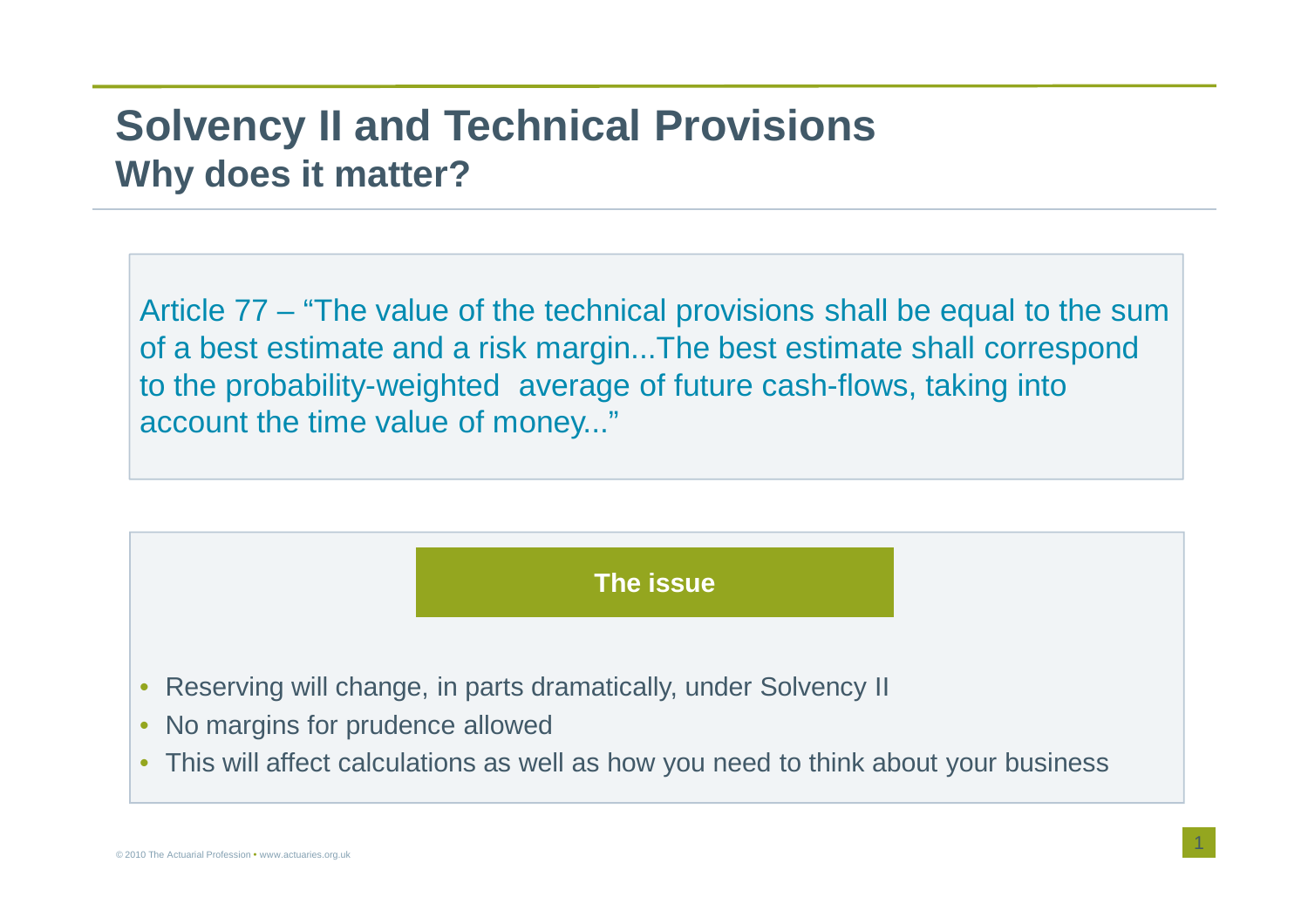## **Contents**

The following topics will be covered during this presentation:

- 1. Provisions
- 2. Uncertainty
- 3. Risk Margins
- 4. Cashflows
- 5. Reinsurance
- 6. Reporting
- 7. Communication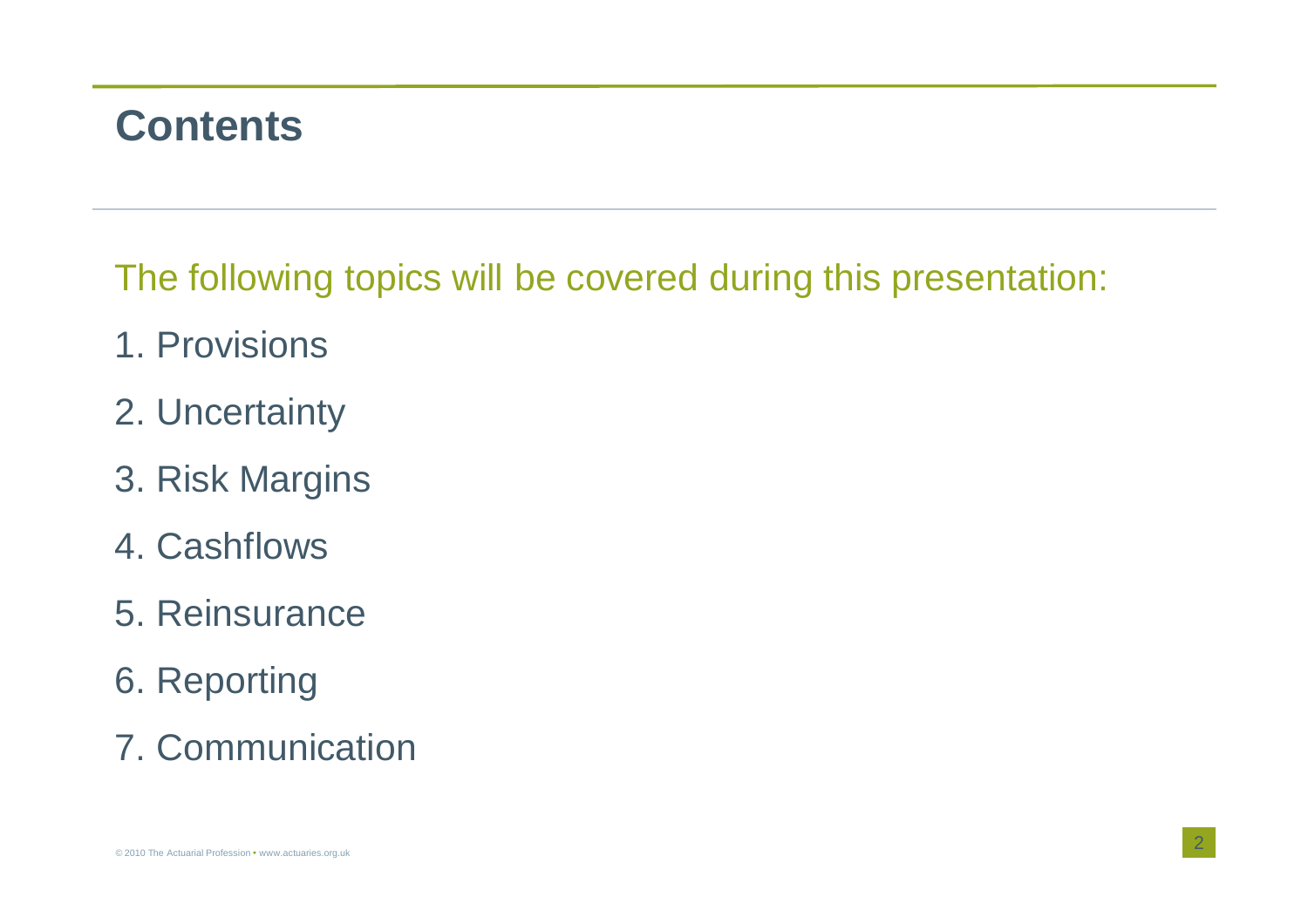## **What will "Reserving" look like under Solvency II?**



The starting point continues to be the actuarial estimate – probably with more accommodation for uncertainty including, but not limited to, 'binary events'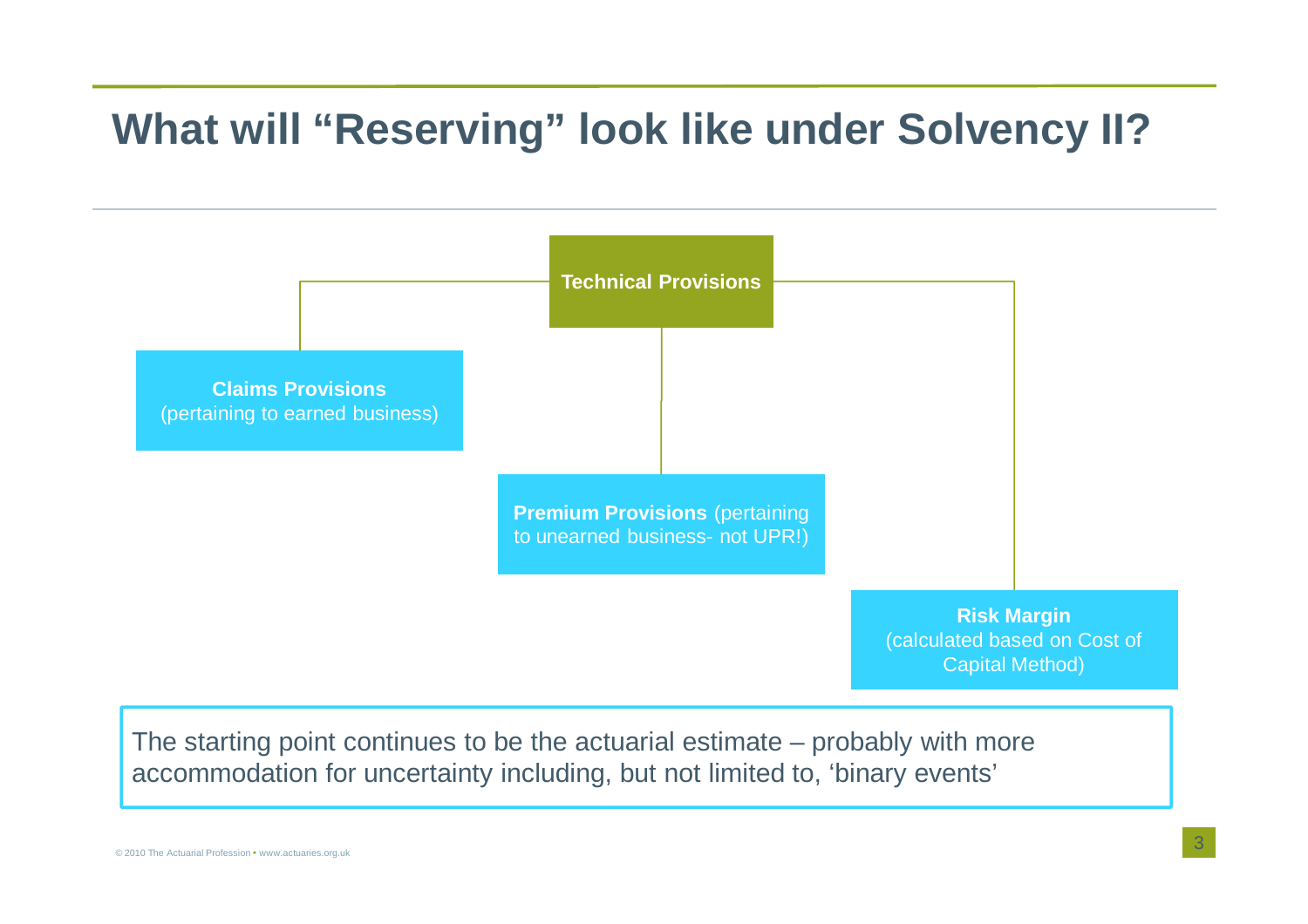## **Valuation – Claims Provisions**

| <b>Deterministic Models</b>                                                                            | <b>Expenses</b>                                                                                                                     | <b>Reinsurance</b>                                                                       |
|--------------------------------------------------------------------------------------------------------|-------------------------------------------------------------------------------------------------------------------------------------|------------------------------------------------------------------------------------------|
| • Can still be used – but for<br>how long?<br>• Ref. CP 39<br>• Use stochastic models for<br>checking? | • Should be included<br>• Both allocated and<br>unallocated claims<br>management expenses<br>(ALAE & ULAE)<br>• Going concern basis | • Should be gross of<br>reinsurance<br>• Reinsurance provisions<br>calculated separately |
|                                                                                                        |                                                                                                                                     |                                                                                          |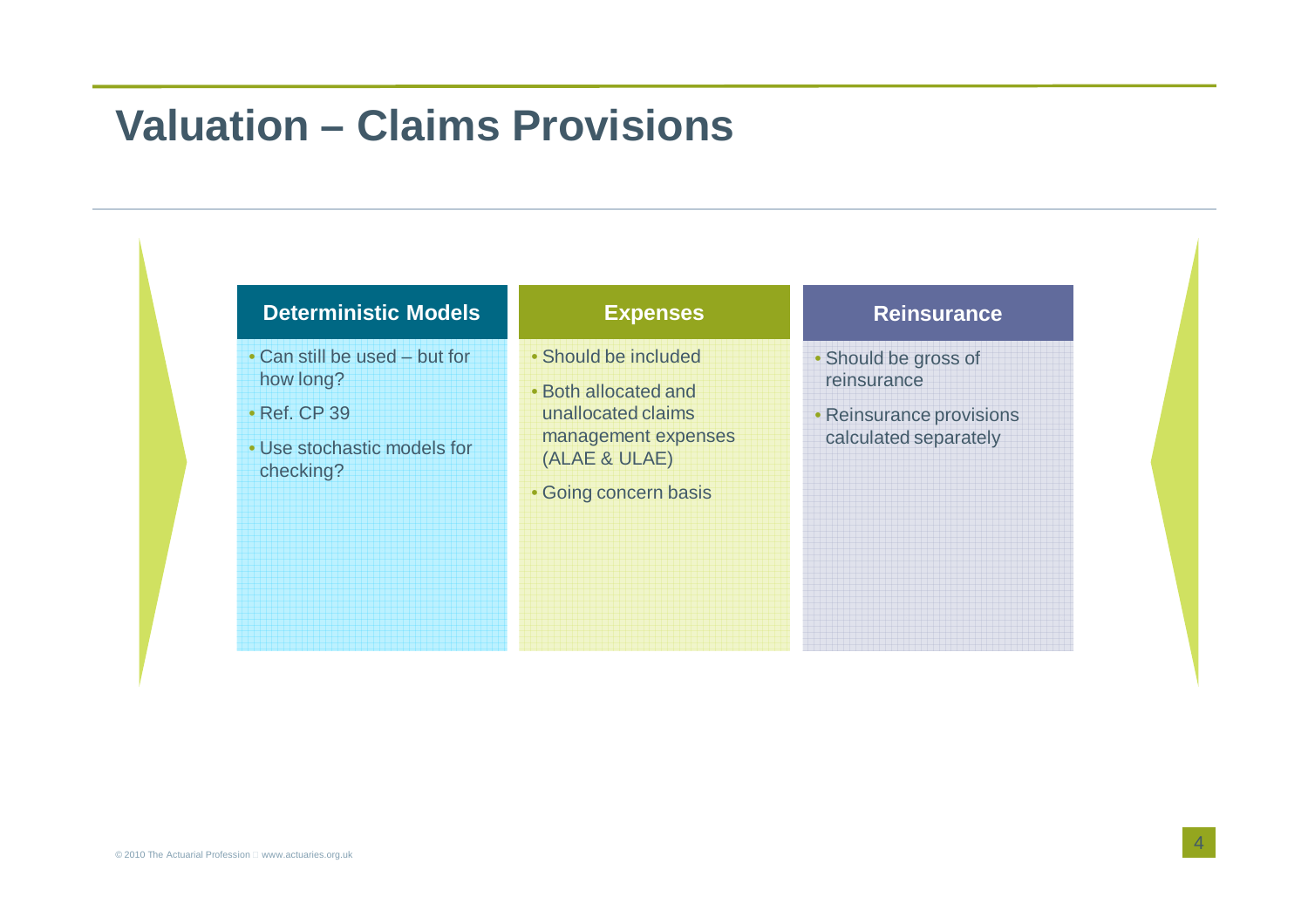## **Valuation – Premium Provisions**

| • Contracts when legal<br>• Load to delay the<br>obligation is established,<br>on a cash flow basis -<br>recognition of profit.<br>NOT when policy incepts<br>reflect all future premium<br>• Cash-flows resulting from<br>period these relate to)<br>future claims events<br>. What are these exactly?<br>• Cash-flows arising from<br>allocated and unallocated<br>claims management<br>expenses<br>• Cash-flows arising from<br>ongoing administration of | <b>What is included?</b> | <b>What is NOT included?</b> | <b>Future Premium</b><br><b>Payments</b>                  |
|--------------------------------------------------------------------------------------------------------------------------------------------------------------------------------------------------------------------------------------------------------------------------------------------------------------------------------------------------------------------------------------------------------------------------------------------------------------|--------------------------|------------------------------|-----------------------------------------------------------|
|                                                                                                                                                                                                                                                                                                                                                                                                                                                              | the in-force policies    |                              | • Future premium payments,<br>receipts (regardless of the |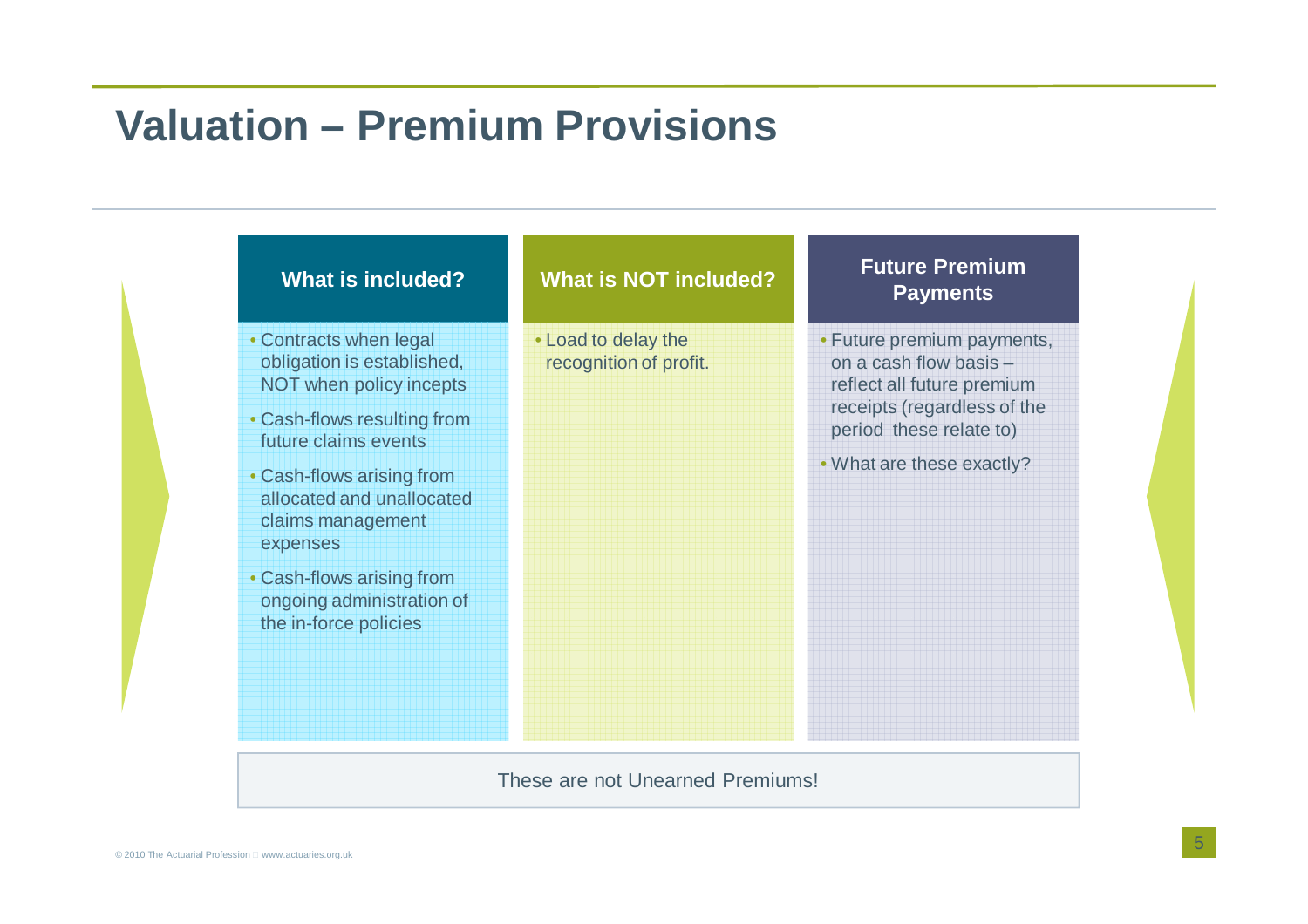# **Uncertainty**

Uncertainties arise in all stages of the reserving process:



#### Sources of error:

- Selection in choice of data
- Specification in defining model
- Parameterisation in estimation
- Process outcome of a random process

Prediction Error = Parameterisation + Process Error

Failure of "Law of Large Numbers"

- Events catastrophes
- Exposure levels changed risk appetite
- Activity levels concentrated production
- Claims propensity honest and fraudulent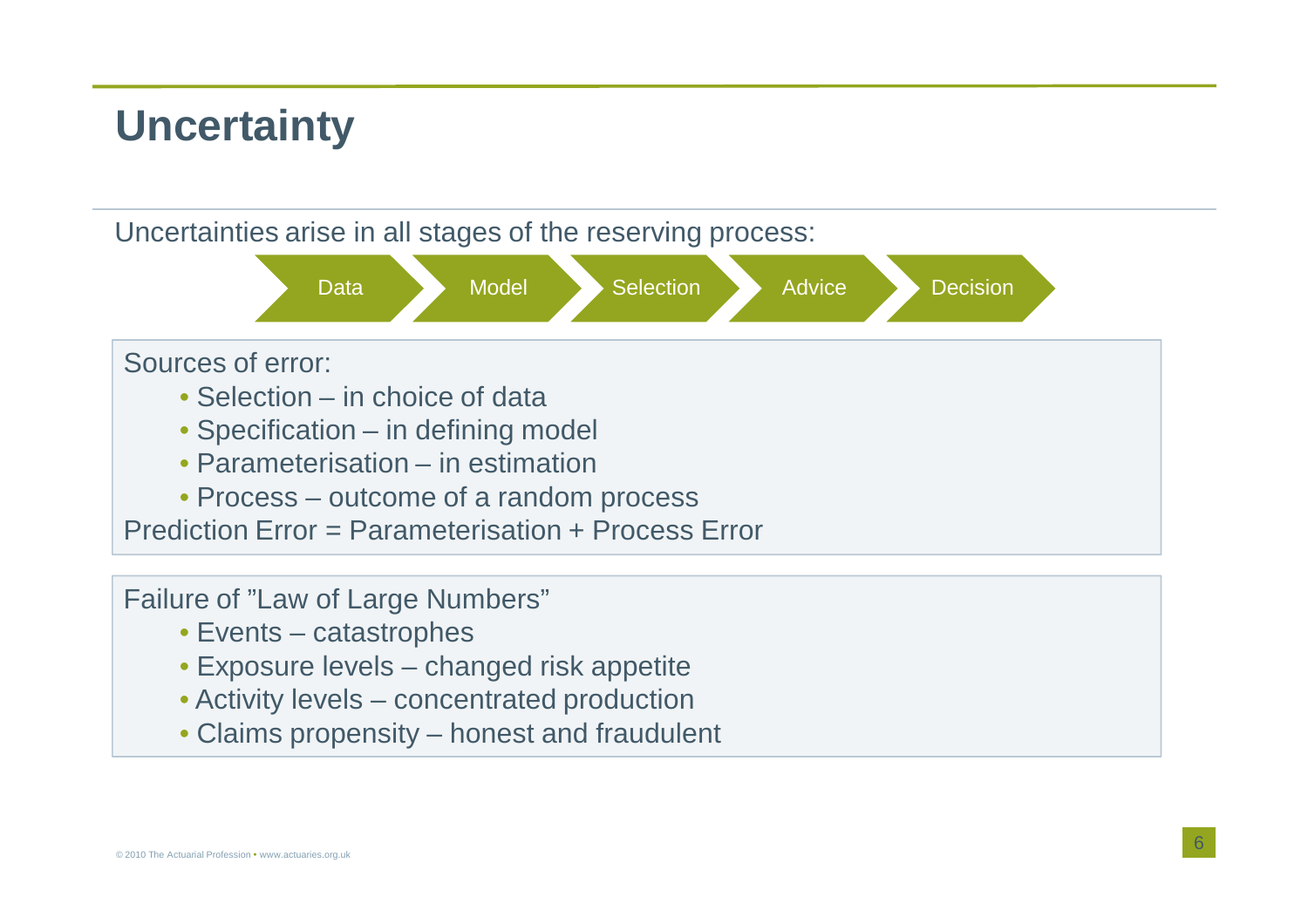## **Uncertainty**

- •Binary events (more on later)
- •Inflation
- $\bullet$  Other changes in demographic, legal, medical, technological, social or economic development
- •Uncertainty as to timing included, both in base estimate and cash flows
- $\bullet$ Other – already included?
- •Documentation of actuarial judgement
- •**Reinsurance**
- $\bullet$ Link to Capital Model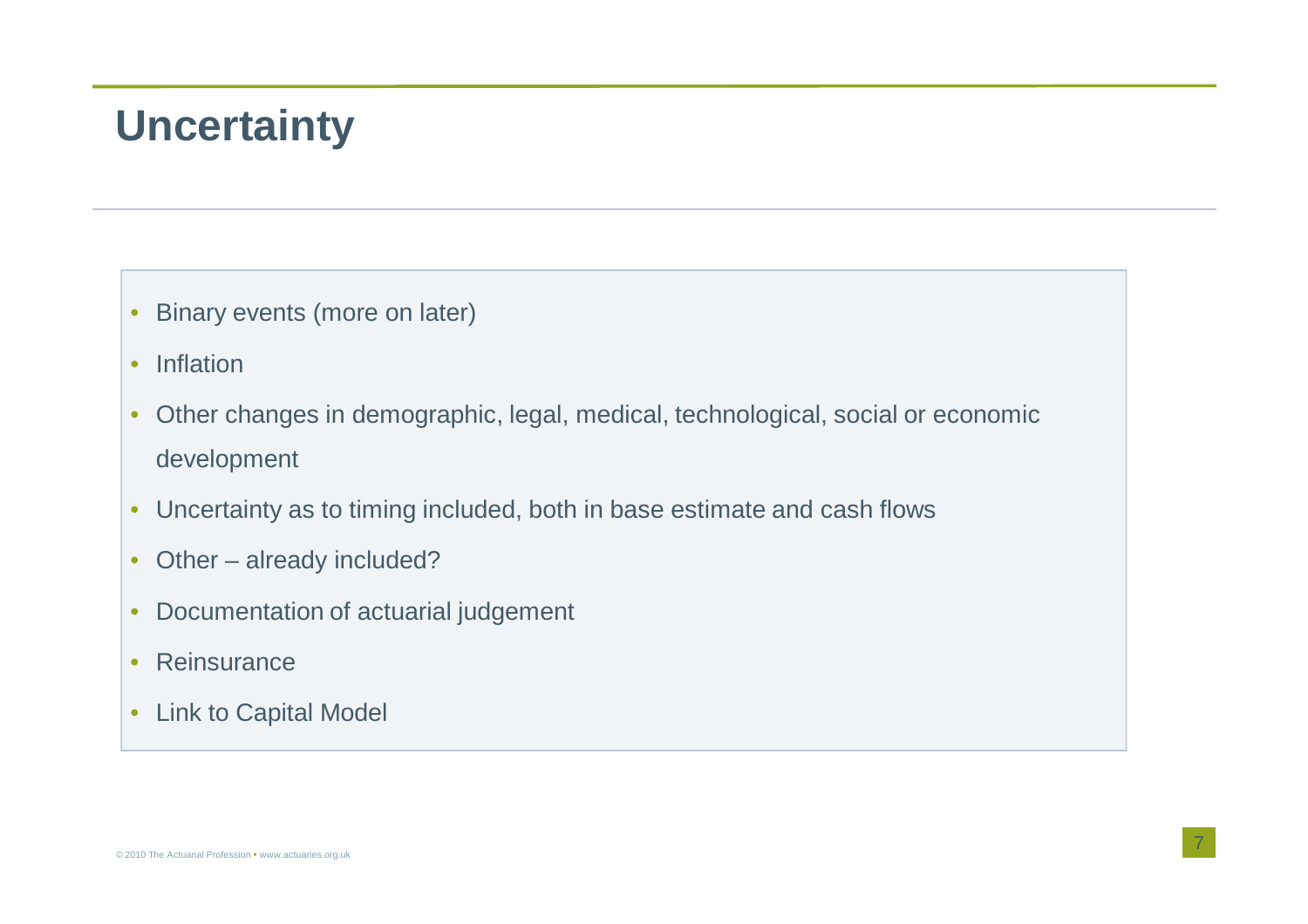# **Binary Events**

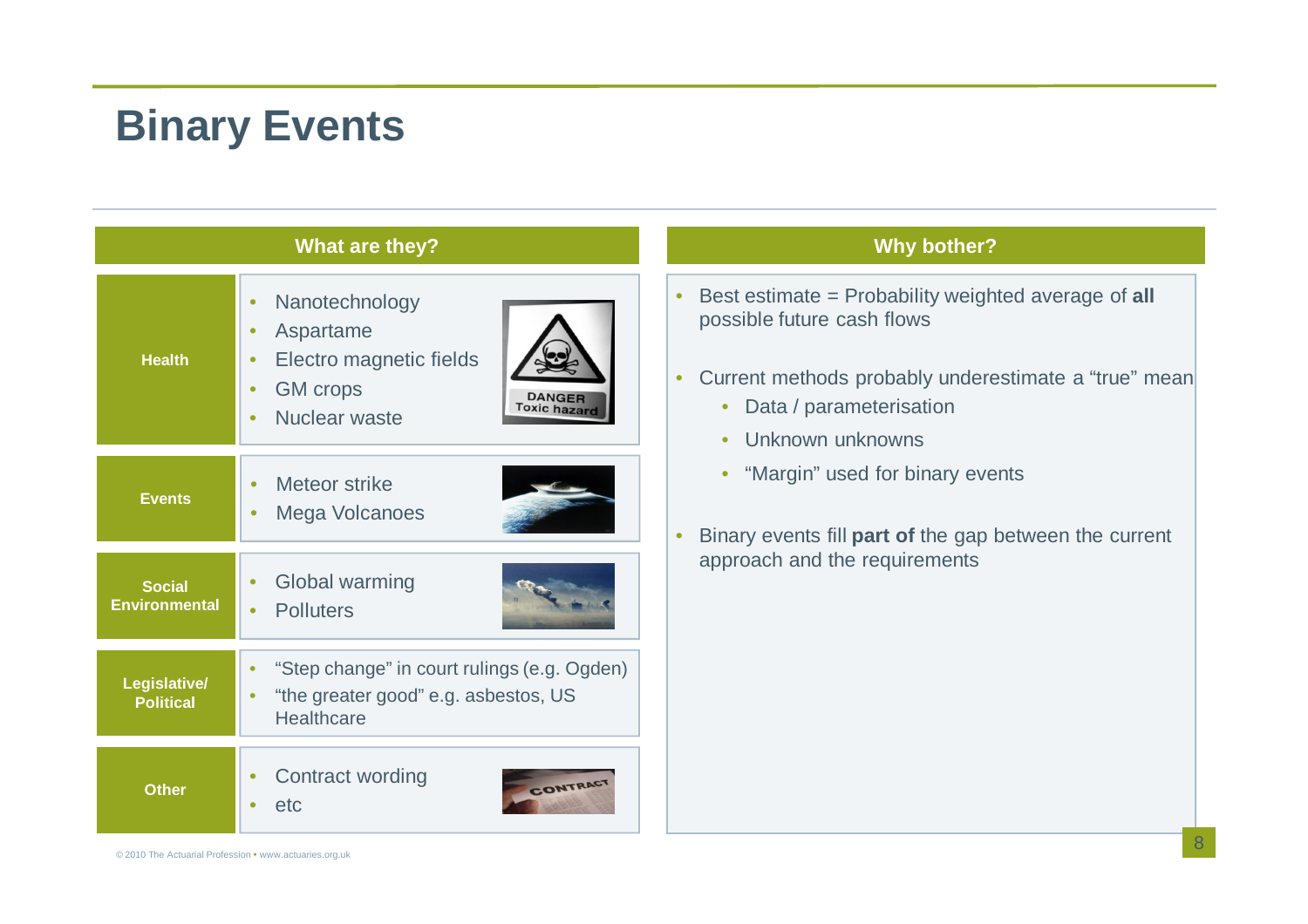## **Uncertainty – Binary Events**

- •Recognise bias introduced by incomplete information
- • Premium provisions
	- Cat & latent loadings be consistent with pricing assumptions
- • Claims provisions
	- Latent loadings
- • Effect considered at various levels:
	- – Deterministic projection
		- Standard actuarial projection (e.g. chainladder)
		- Make additional allowance for binary event
	- – Stochastic projection:
		- Discounted cashflows
			- Fixed discount rate
			- $\bullet$ Discount rate varies by term
		- Effect of reinsurance recoveries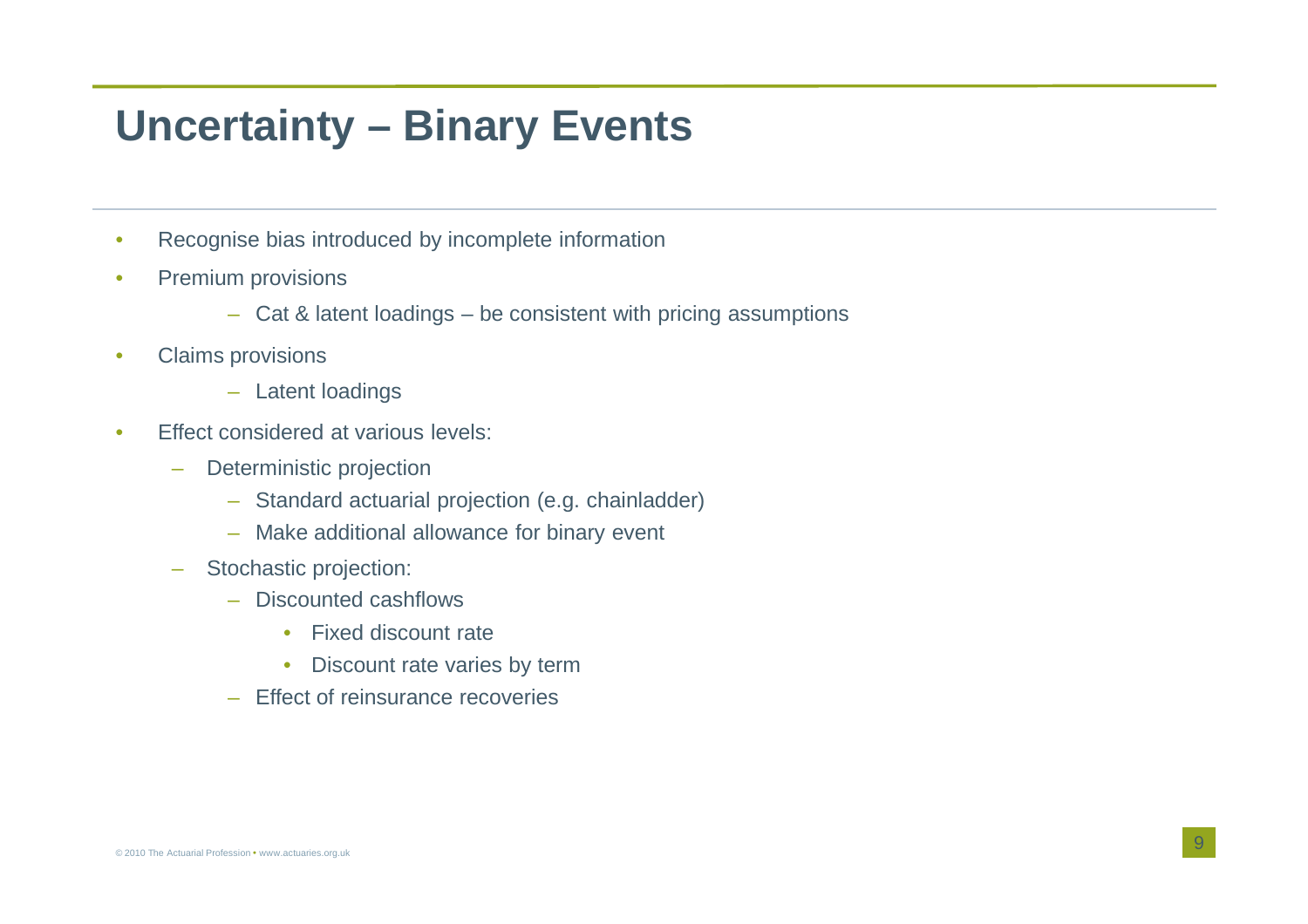# **Uncertainty**

- $\bullet$  Methodology:
	- Deterministic projection:
		- Estimate "mean" binary outcome
		- Explicitly adjust claims reserve
	- Stochastic projection
		- Select distributions (frequency/severity) for binary loss and model cashflows
		- Model cashflows for standard losses in normal way (eg bootstrapping)
		- Combine cashflows from two projections
- • Results:
	- – Deterministic projection:
		- Binary "allowance" can be reduced to a simple percentage increase in reserves
	- Stochastic projection
		- Required increase in reserve is clouded by effect of discounting and reinsurance
		- Investigations ongoing…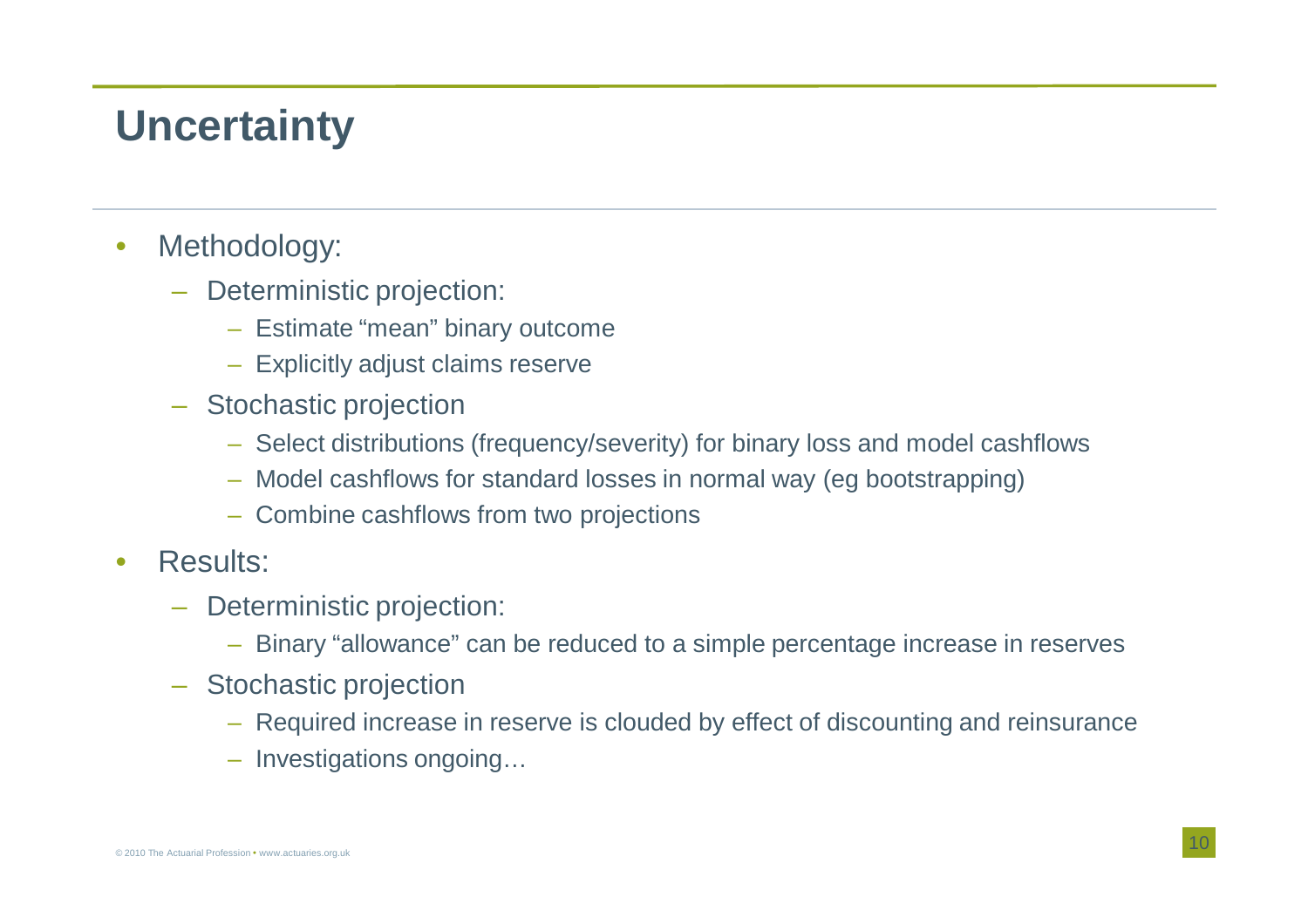## **Risk Margins Introduction**

Topics to cover:

- What is a risk margin?
- SCR
- Current market thinking / Issues
- Next steps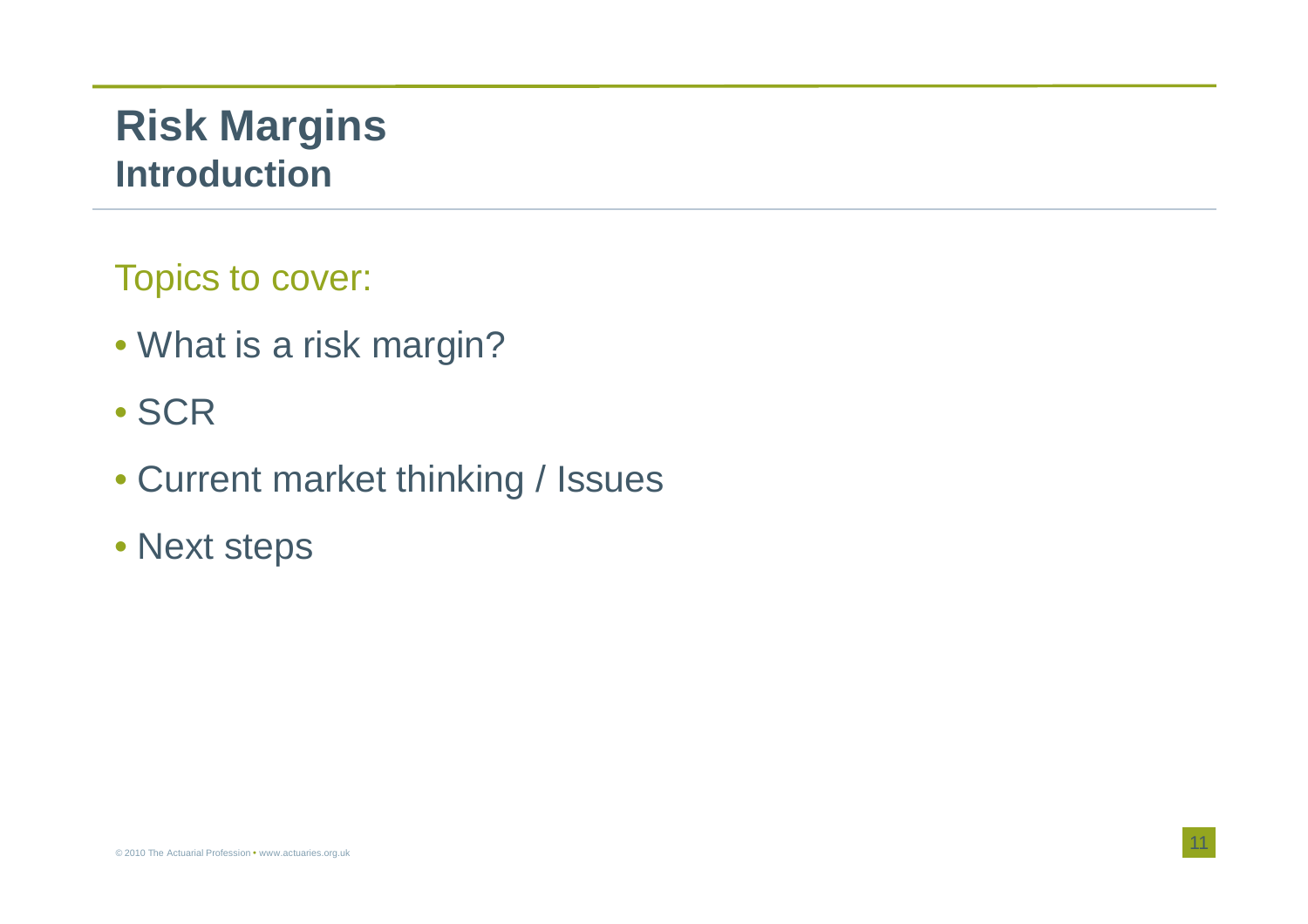## **Risk Margins What is a risk margin (RM)?**

- • Amount required to ensure the value of the technical provisions is increased from the discounted best estimate to an amount equivalent to the theoretical level required to transfer the obligations to another insurance undertaking
- $\bullet$  Where the best estimate and risk margins are calculated separately, risk margins should calculated using a cost of capital approach
- • This is a new concept compared to current practice and it is envisaged that RM will be calculated to some extent using suitable simplifications
- $\bullet$ Should not be calculated separately for premium and claim provisions
- • Should be defined net of reinsurance only. For IM can be calc gross and RI separately
- • Cost of Capital rate is a 'long term' rate above the risk free rate, not adjusted for market cycle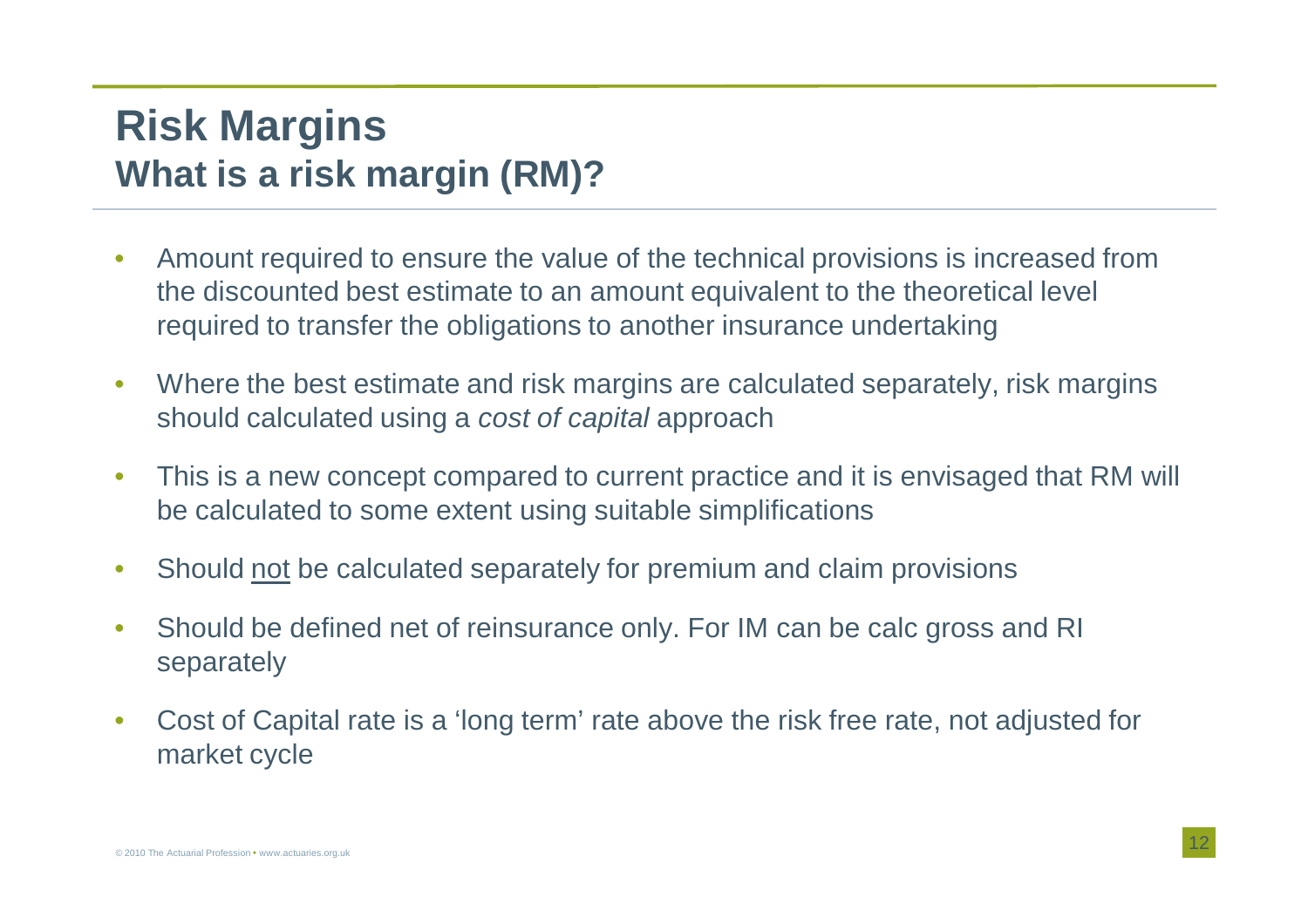### **Risk Margins SCR**

- • 99.5% VaR of the 'basic own funds' of an (re)insurance undertaking over a 1 year time period
- •Calculate for all future time periods, needs 're-reserving'
- $\bullet$ Standard formula (SF) vs internal model (IM)
- • Circular calculation of RM, depends on SCR which depends on RM, need to consider simplifications / proxies as a starting point for RM
- •Who's going to calculate SCR for RM?
- $\bullet$ Underwriting risk (both reserve and premium)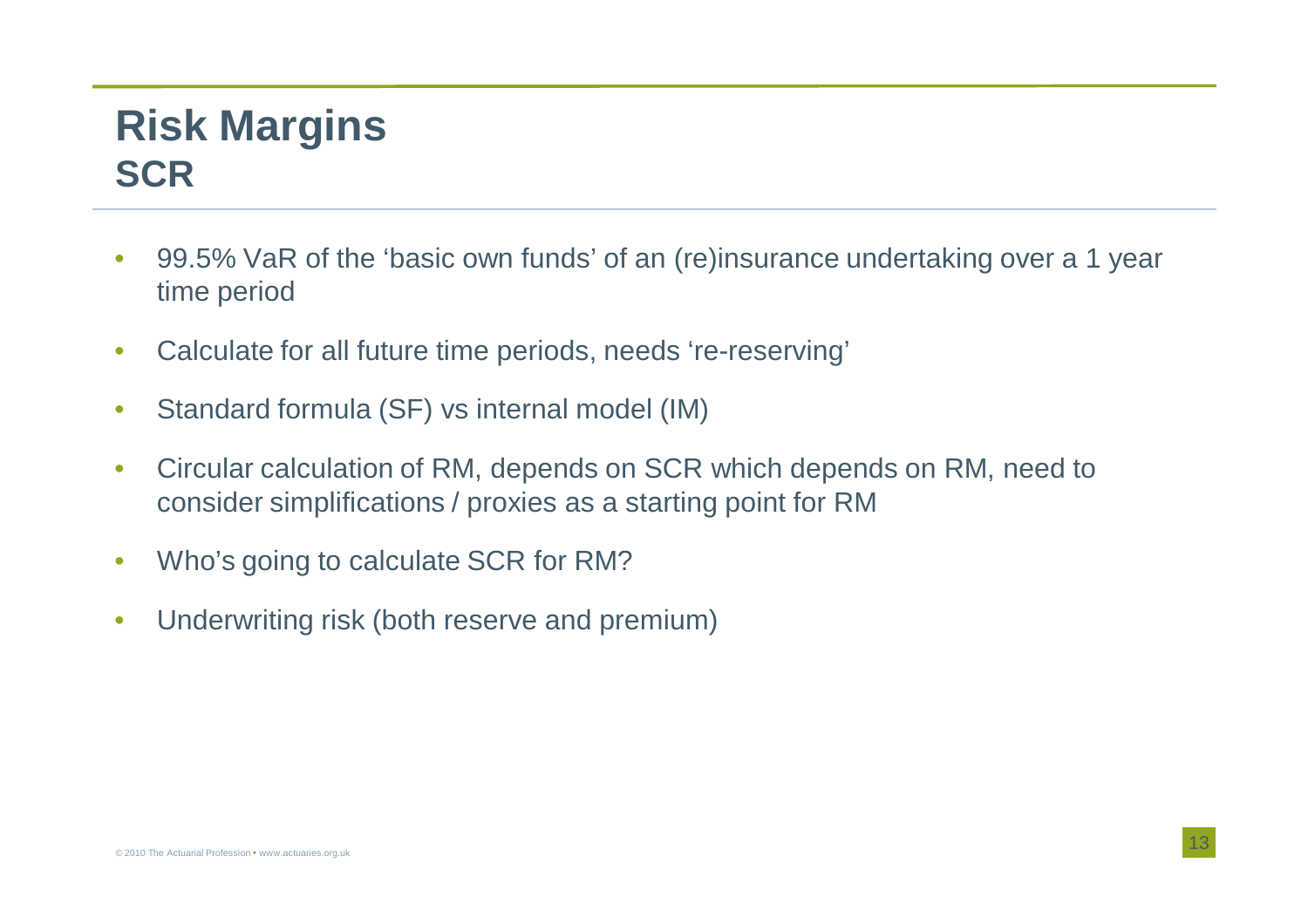### **Risk Margins Current Market Thinking / Issues**

- •Choice of methods for calculating the SCRs for risk margin (SF, IM)
- $\bullet$ Companies may be analysing classes at a lower level than the SII LOBs
- •SII LOB is still to be decided
- • Simplifications: A range from a complex to the simplest approach have been set out by CEIOPS
- $\bullet$ Research papers – (EMB, E&Y, etc.)
- •PPOs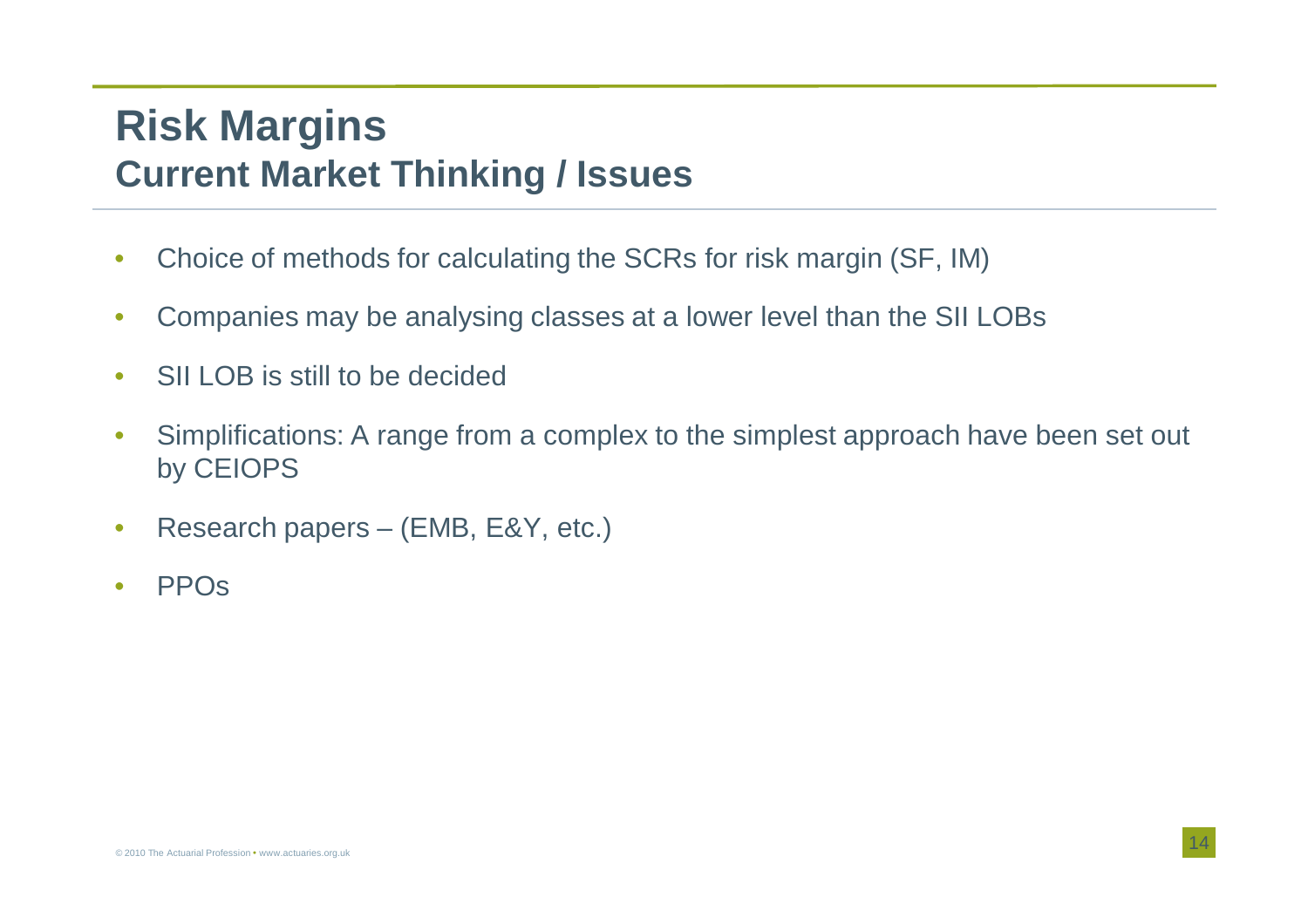## **Risk Margins Next Steps**

- •Investigate underwriting risk (reserve/premium risk) calculation
- •What are other companies doing? Interview Solvency II managers
- $\bullet$ Further research – consult
- $\bullet$ Look at the Standard Formula approach spreadsheets from QIS5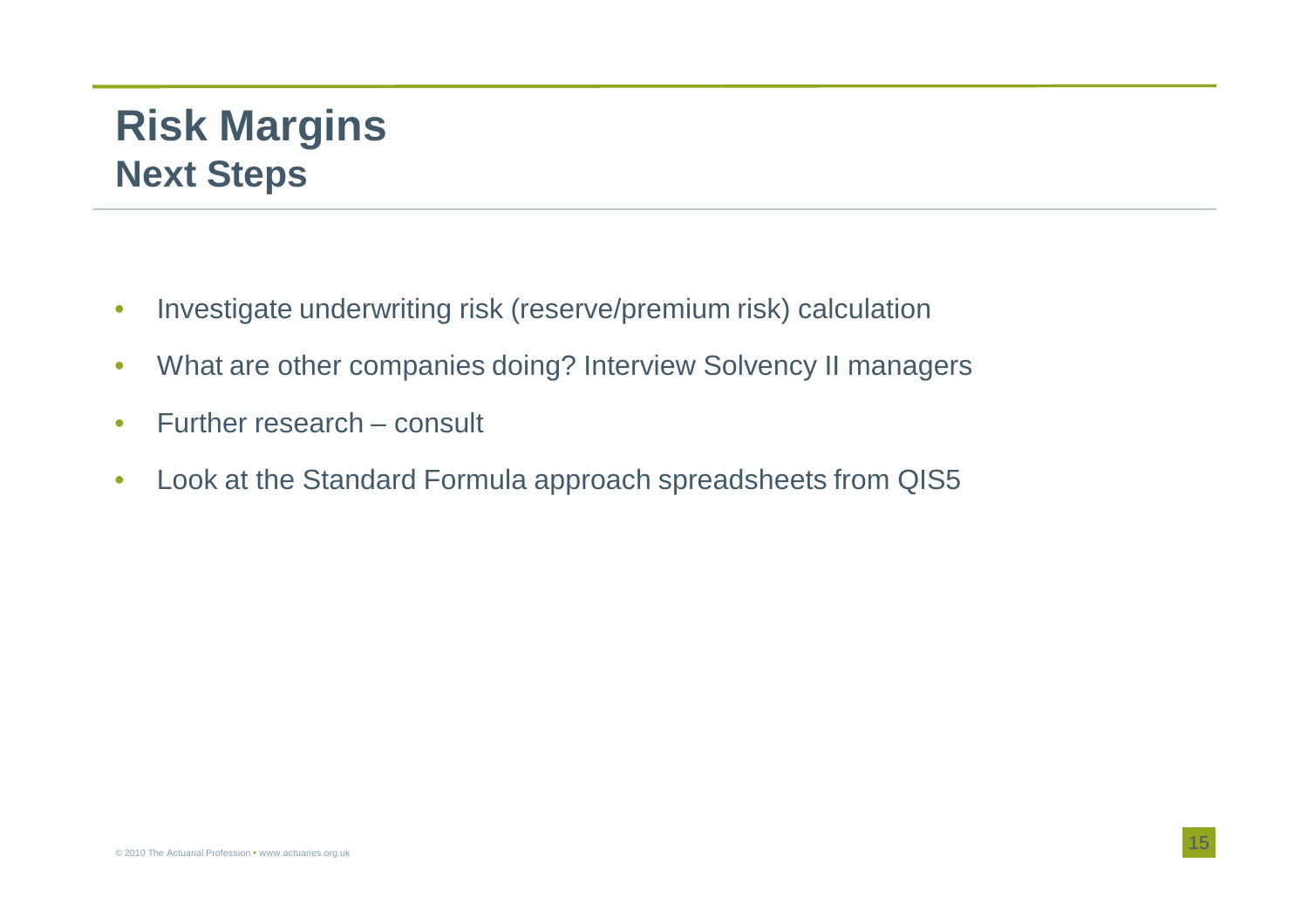### **Cashflows Introduction**

#### Topics to cover:

- Creating deterministic cashflows
- $\bullet$ Data
- $\bullet$ **Consistency**
- Adding in volatility
- Validation
- Approaches for binary events / catastrophes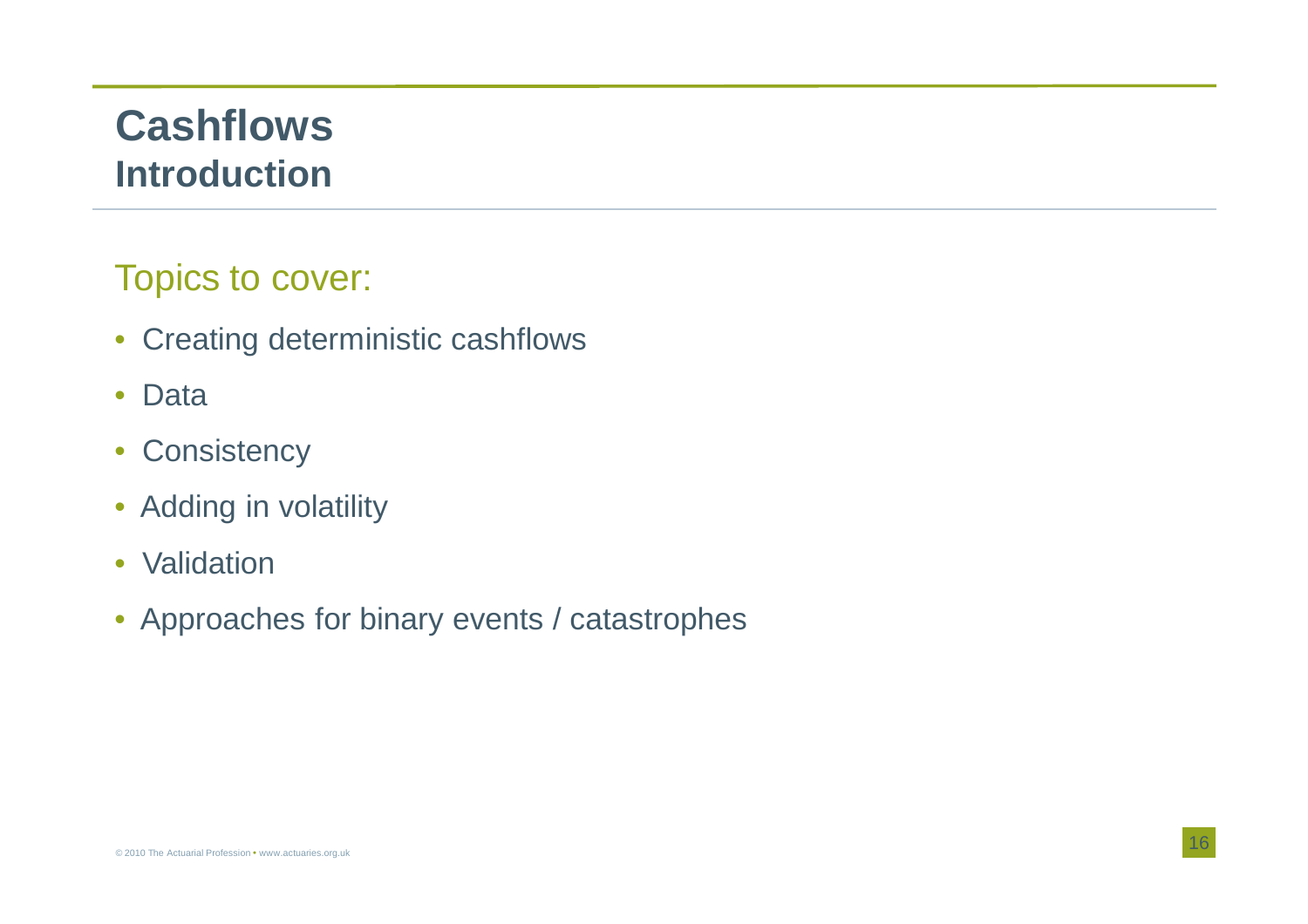## **Cashflows**

#### Creating deterministic cashflows

- •Is this the best starting point?
- •What if you don't use triangles/chain ladder for reserving?
- •Can you just start with triangles?
- Large losses will need separate consideration. •
- •Actuaries should take care to avoid over-smoothing in their analyses.

#### Data

- •Is suitable data available?
- $\bullet$ What data should we be collecting now?
- Actuaries should consider the level of granularity they require to produce estimates  $\bullet$ that meet statistical quality standards of SII.
- • The actuary should be guided by the overriding 'Use test' requirements and also proportionality.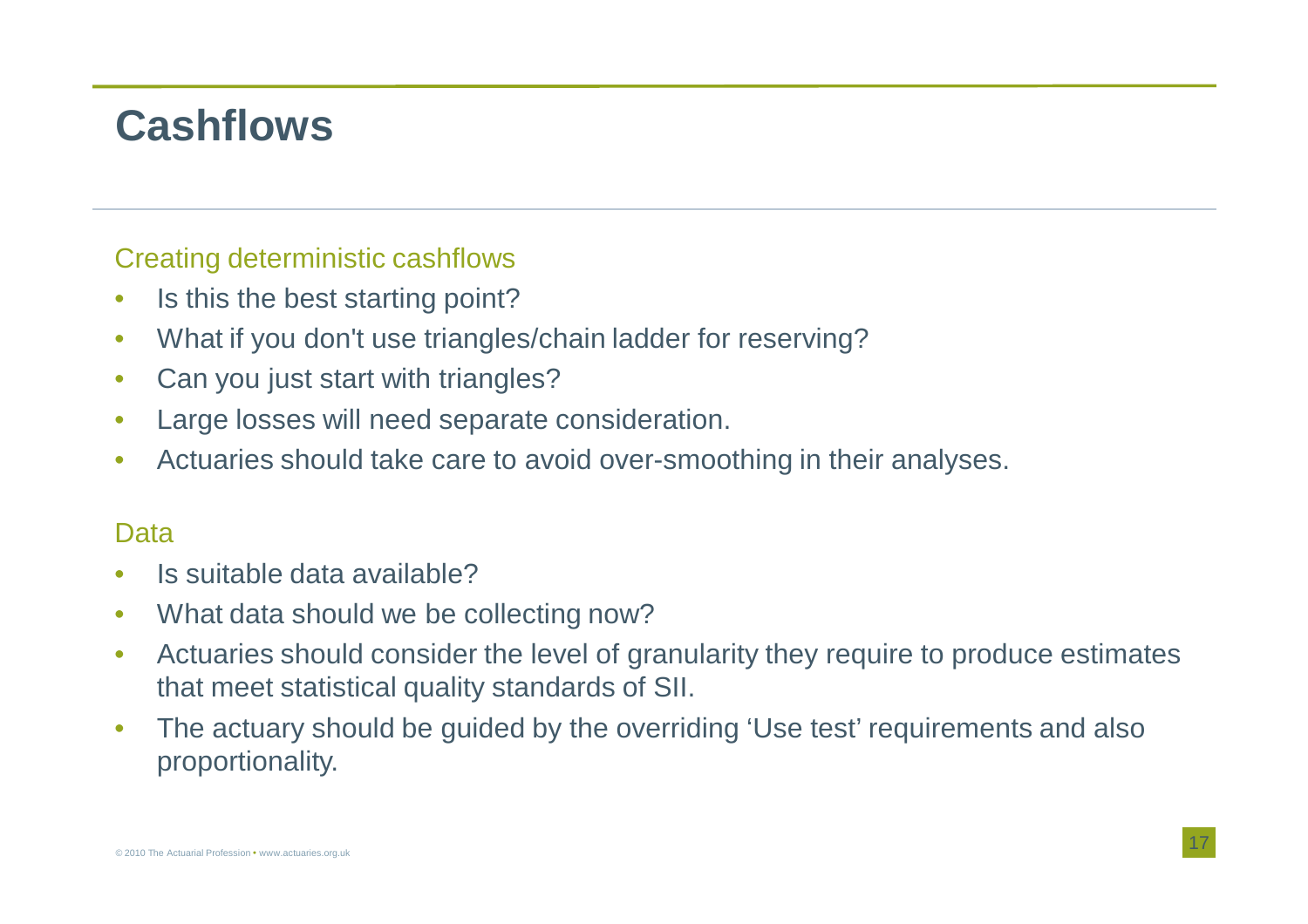## **Cashflows**

#### **Consistency**

- • What methods make it easiest to ensure consistency between point estimates and means of stochastic distributions?
- What are good approaches for capturing the relationship between paid and incurred  $\bullet$ losses?
- $\bullet$ Actuaries will need to consider consistency in a number of different dimensions
- •Use of stochastic distributions vs. practicality

#### Adding in volatility

- •What are appropriate, suitable approaches?
- $\bullet$ What distributions could be used?
- •Consideration of correlations?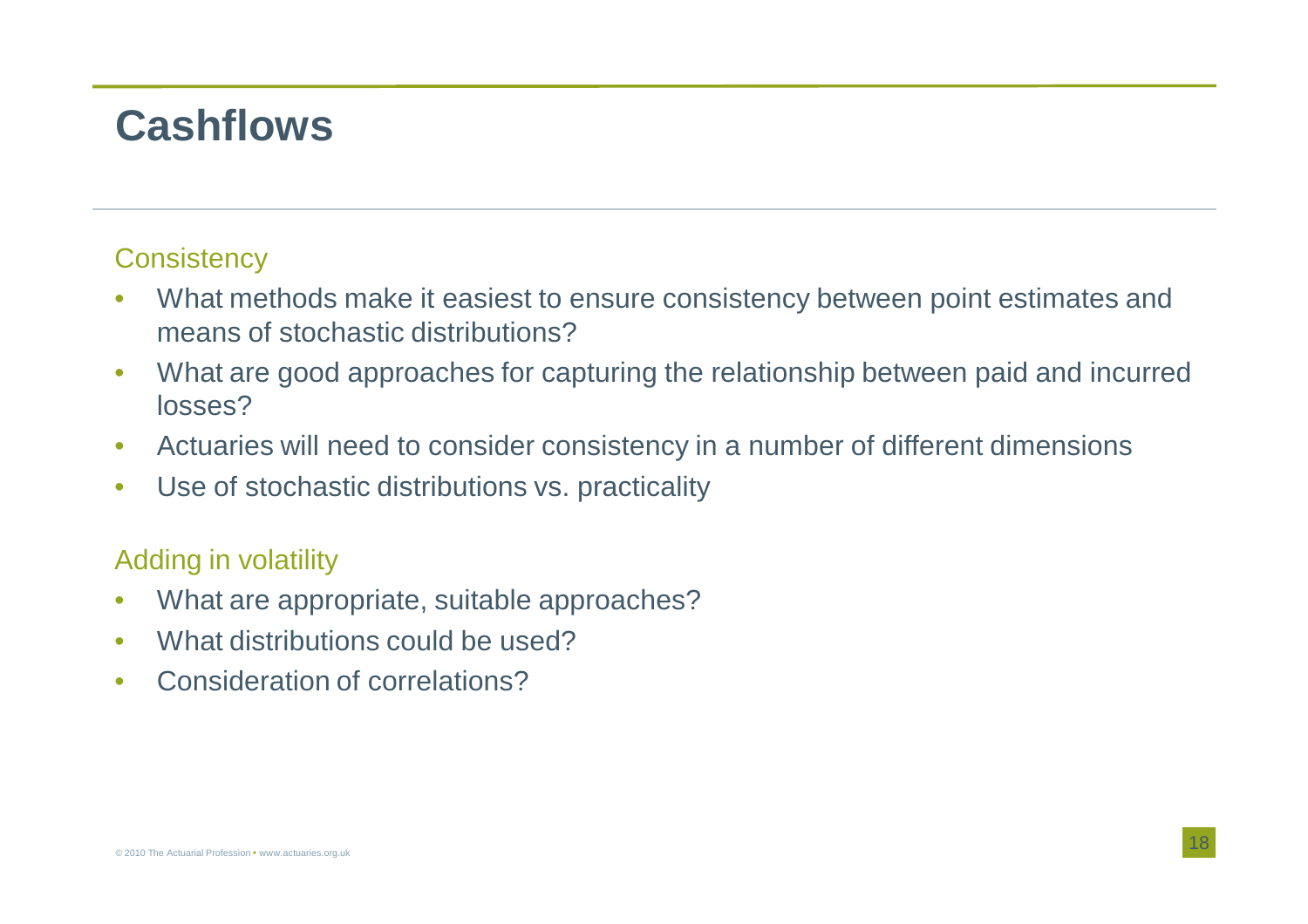## **Cashflows**

#### **Validation**

- •How do we validate / justify initial approach?
- How do we monitor, validate and apply P&L attribution on an ongoing basis? •
- • What will be acceptable to the regulator, and how will this line up with model validation?

#### Approach for binary events / catastrophes

- •What is the best approach?
- •Should actuaries model date of loss and payment pattern separately?
- $\bullet$ Links between gross and reinsurance
- •Effect of counterparty default risk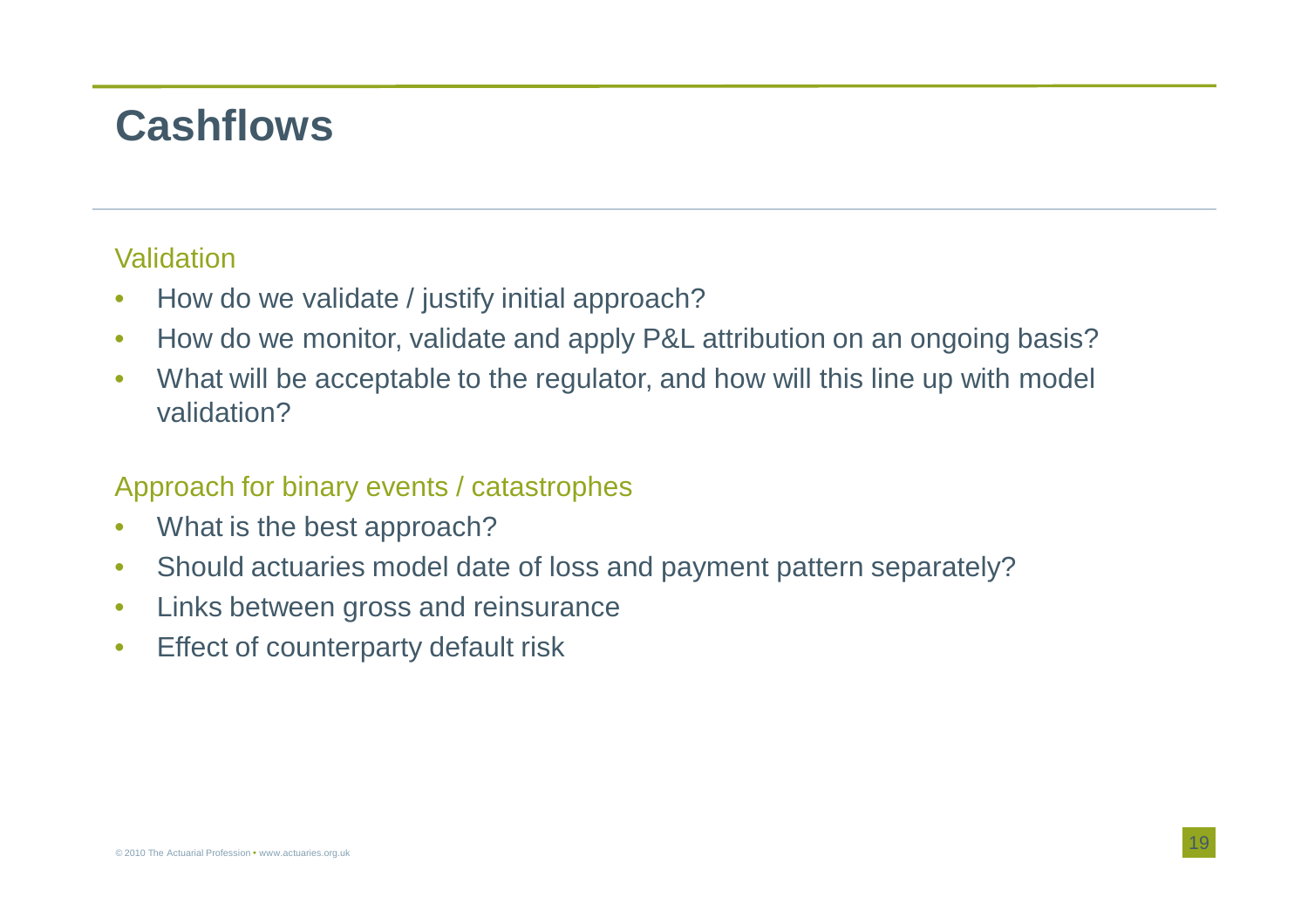### **Reinsurance Introduction**

#### Topics to cover:

- When to use net to gross techniques
- Timing of payments
- $\bullet$ Impact on bad debt calculations
- Which contracts to include
- Allocation of RI recoveries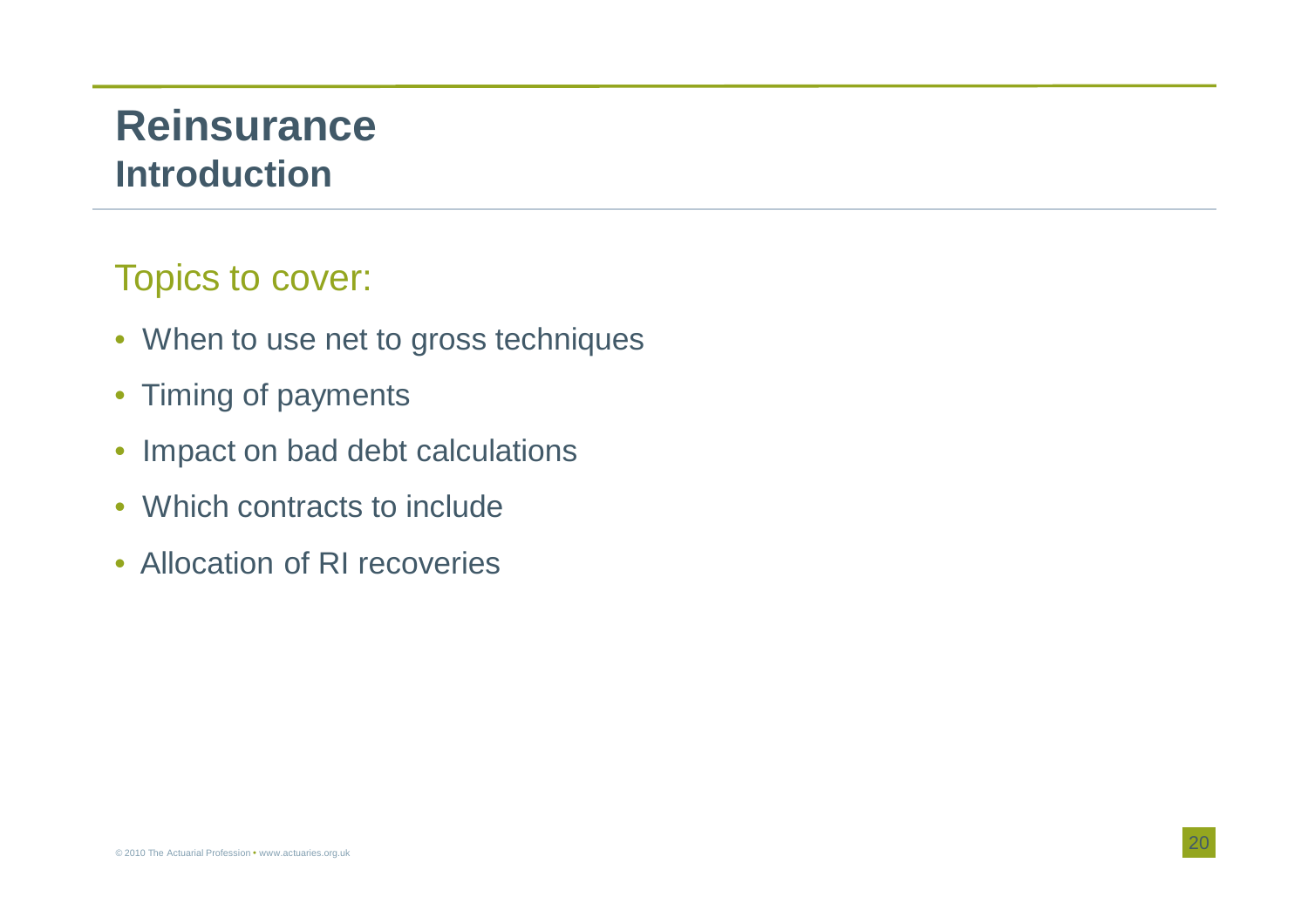#### **Reinsurance When to use net to gross techniques**

When net to gross techniques can be used:

- • Net to gross techniques acceptable for most standard approaches (e.g. where triangles are used)
- $\bullet$  Choice of netting down factors is subjective based on knowledge of the book and history and should be well within the actuarial function's current ability range
- •Problems may remain of checking on limiting or exhaustion issues

When net to gross techniques shouldn't be used:

- •Exposure analyses
- •Complex outwards RI
- •When consistency with gross calculation is required
- •For a frequency severity model, explicit modelling of reinsurance may be preferable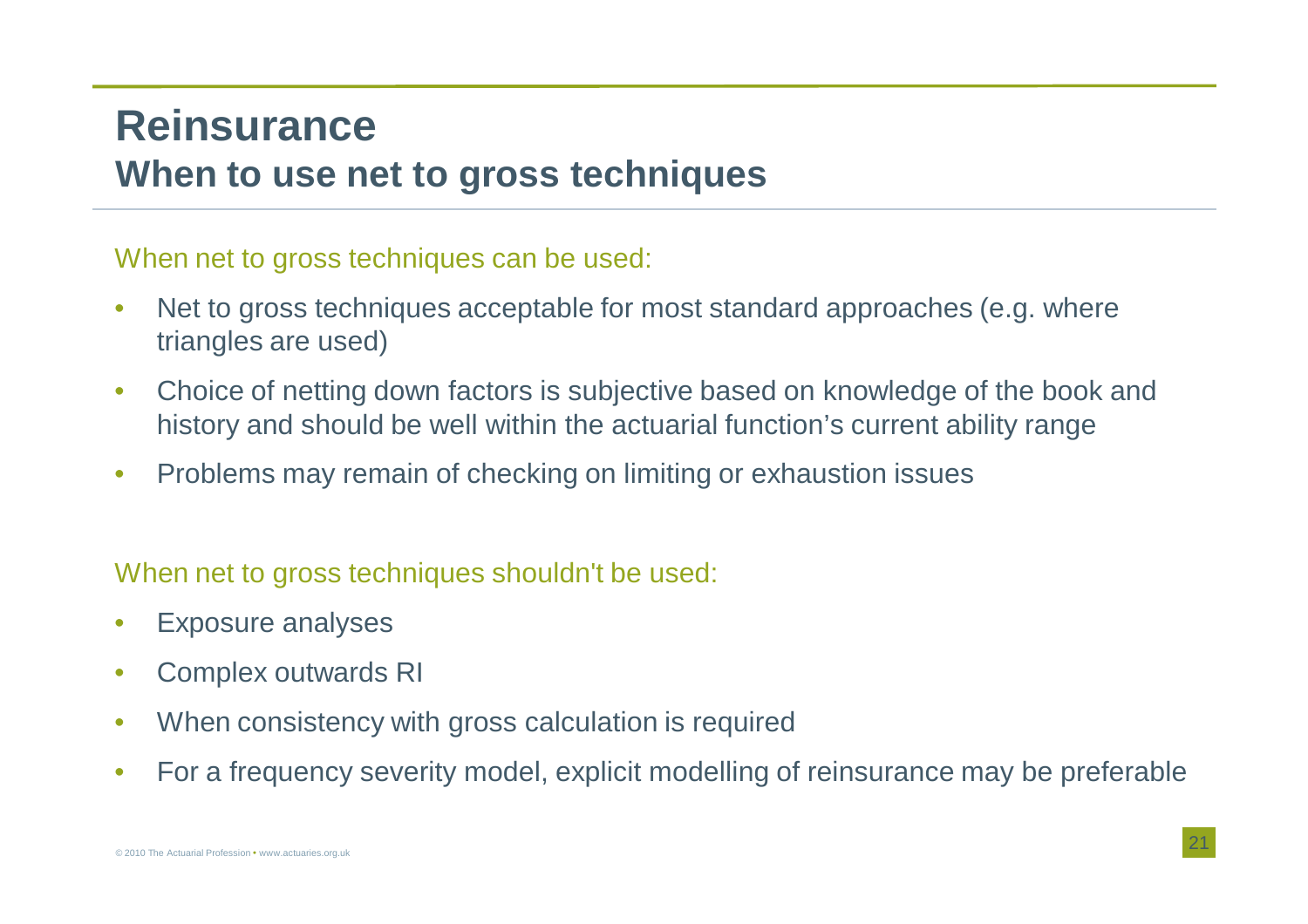## **Reinsurance Timing of payments**

The following two slides illustrate a simple model to look at interaction between timingof payments and materiality of results.

#### The following should be noted:

- •Model used is for illustrative purposes only
- • Model based on log normal gross pattern with
	- a fixed lag
	- <sup>a</sup>"stretch" on the payment pattern
- $\bullet$ Model lets lags / stretch vary to simulate different timings relative to gross
- •Model aim is to look at impact on net technical provisions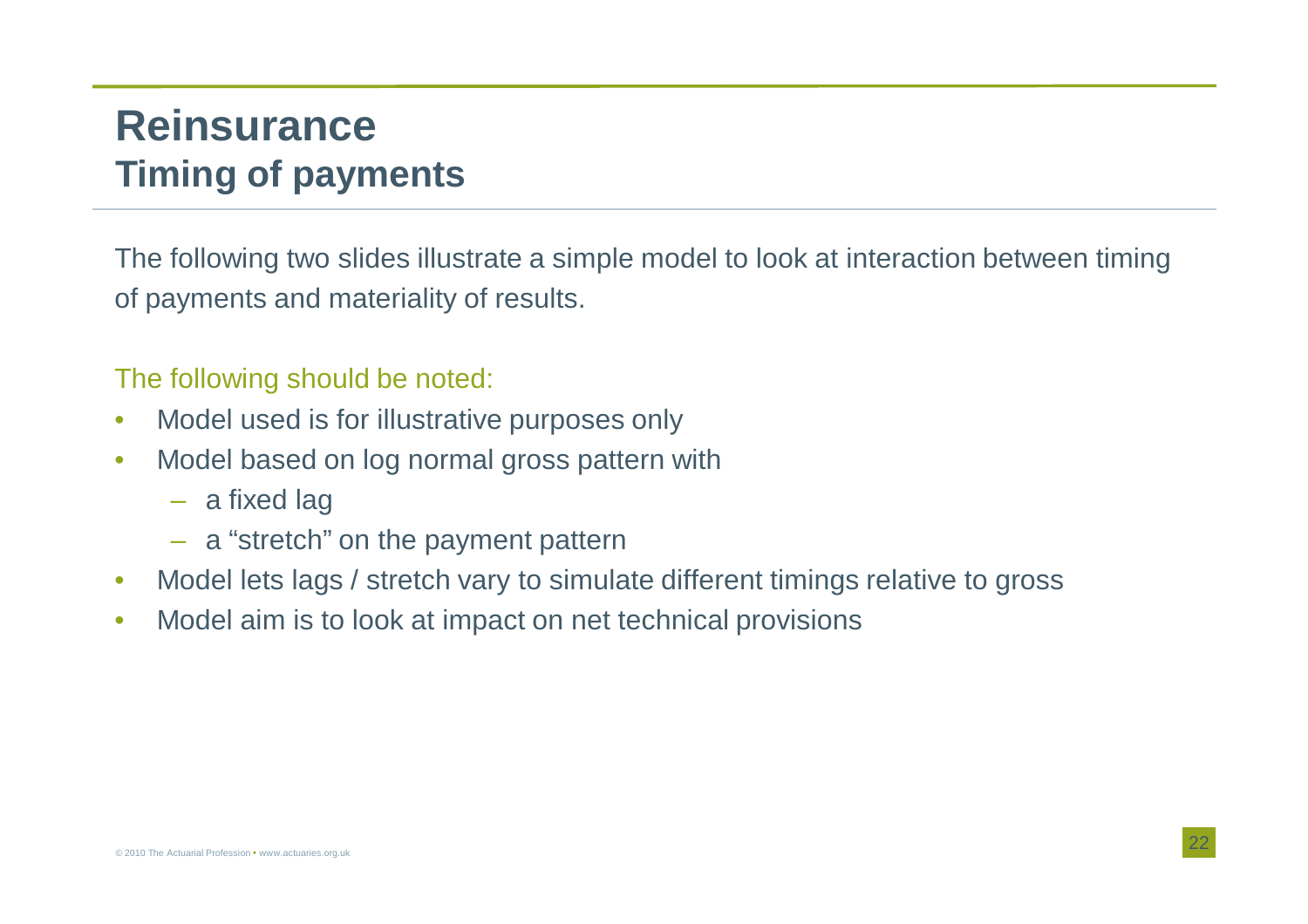## **Reinsurance Timing of payments**

When are simplifications OK:

•Low reinsurance plus not much lag

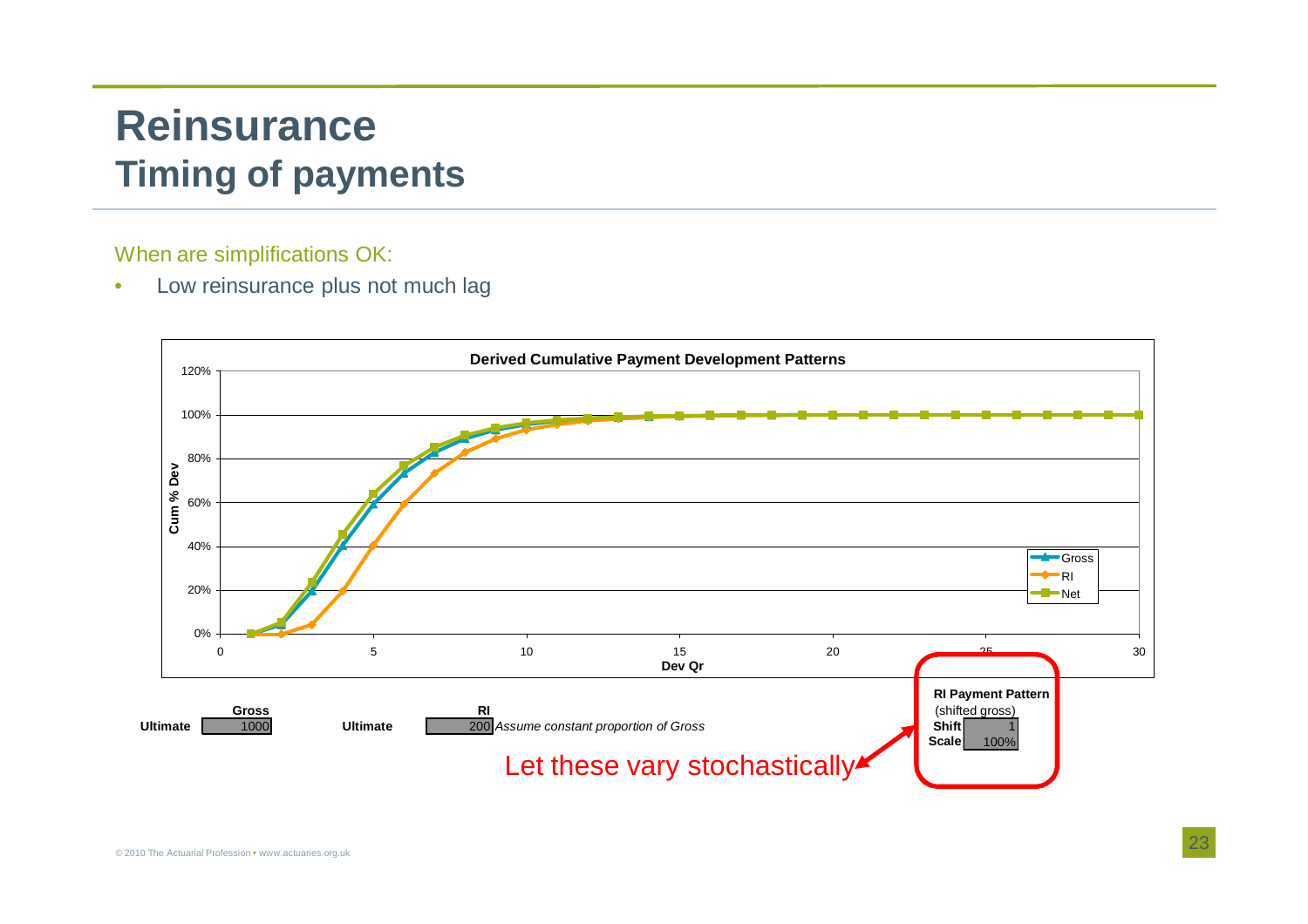## **Reinsurance Timing of payments**

When there is less potential to apply a simple approach:

•High reinsurance plus large lag plus stretch.

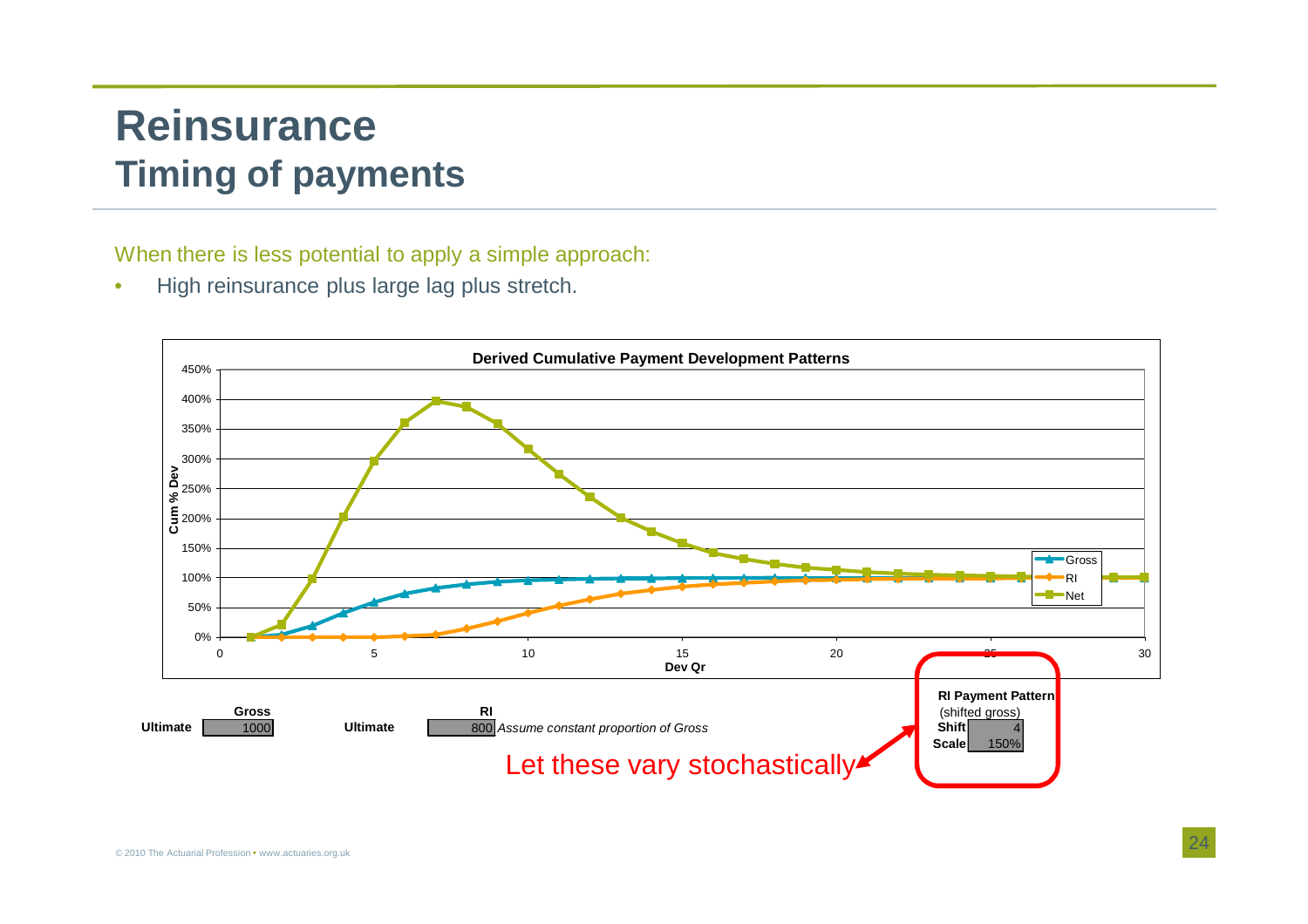#### **Reinsurance Impact on bad debt calculations**

#### Objectives:

- •Similar approach was undertaken on timings of payments with use of an illustrative model
- •Aim is to examine under which circumstances simplifications are "OK"
- $\bullet$ OK here is defined as not having a material impact on the results

#### Approaches considered:

- •Simple approach = credit related factors \* expected recoveries (current approach)
- $\bullet$  Less simple = link recoveries to timing of payments plus size of recoveries
	- –May mean a stochastic approach should be taken
	- –Link to capital model?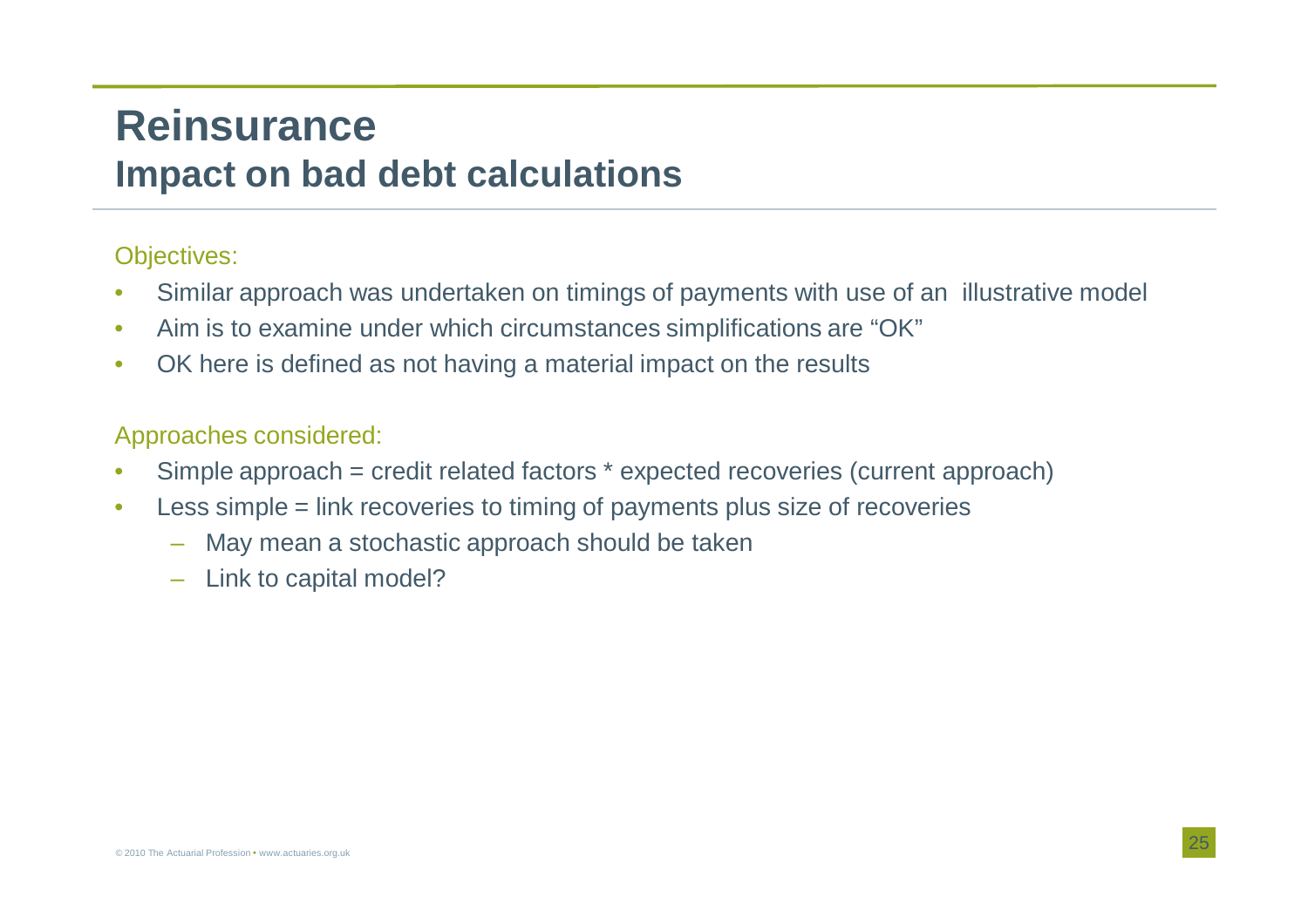### **Reinsurance Which contracts to include**

#### Key Consideration:

- • Principle of correspondence should underlie the calculations where possible
	- I.e. expected recoveries (and associated RI costs) for existing gross contracts should be included, but not for unincepted contracts
	- This may include assuming future RI purchases as future management actions –
	- –This is consistent with current approaches

#### Example 1

- LOD cover that incepts 1 April following 31/12 valuation•
- • Show what net technical provisions are if
	- –excluding the cover
	- –Including the cover in totality
	- Including the cover using correspondence
- •Likely result it the TPs are higher by including the cover (but more realistic / accurate)

#### Example 2

- 12 month RAD cover that has already incepted (say 1 October before 31 Dec valuation) •
- • Show what net technical provisions are if
	- –Including the cover in totality
	- Including the cover using correspondence
- •Problems are exactly which future premiums to include (which may be adjustments)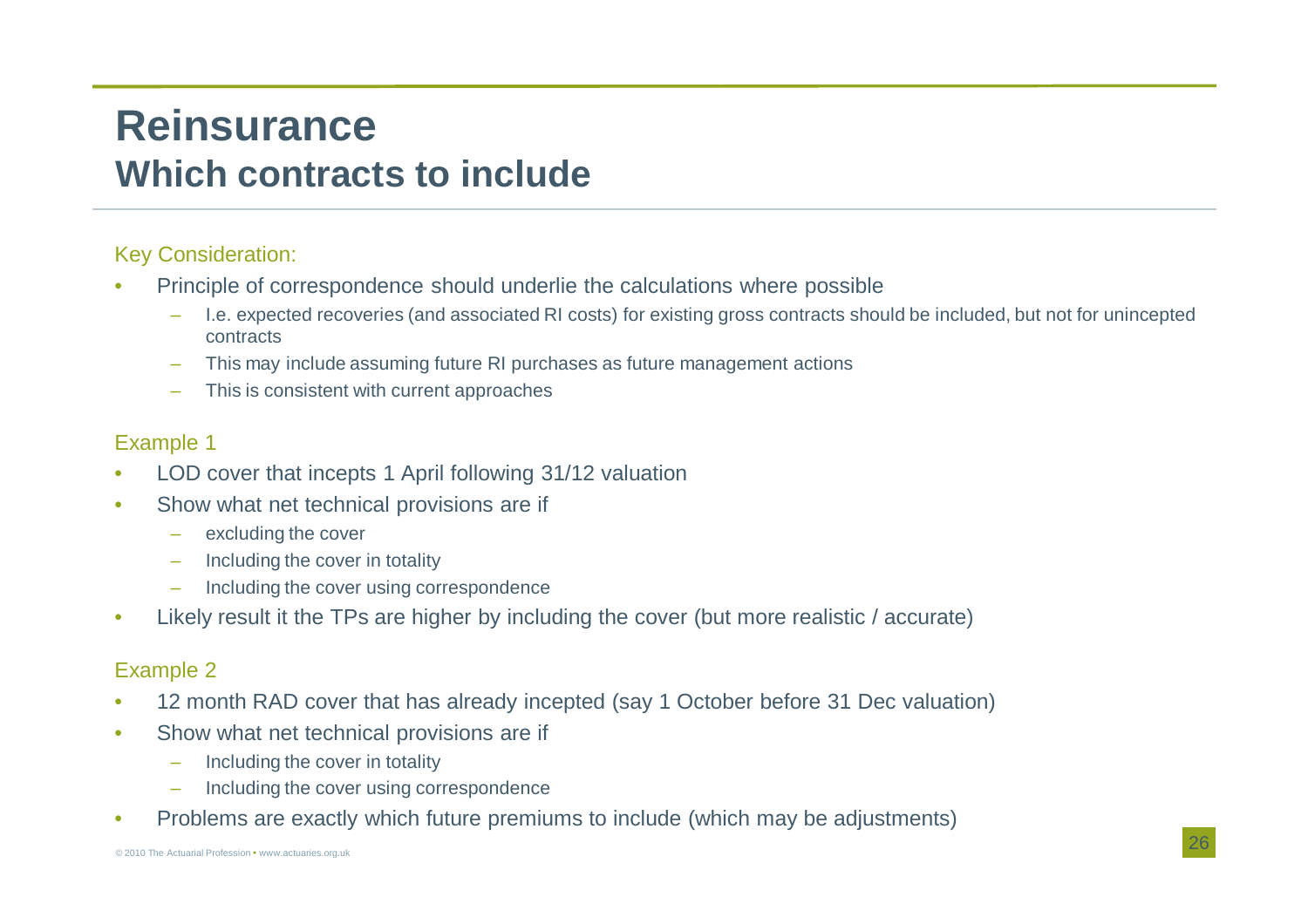#### **Reinsurance Allocation of RI recoveries**

- • Description of when RI recoveries may need to be allocated to lower levels (e.g. when calculated a whole account stop loss)
- •Simple approach probably OK in most circumstances
- •"Simple" means allocation based on an easy metric such as premium, incurred or reserves
- •More complex methods may give indication of results by class
- •Not expected to be controversial
- •Consistency between premiums and claims is required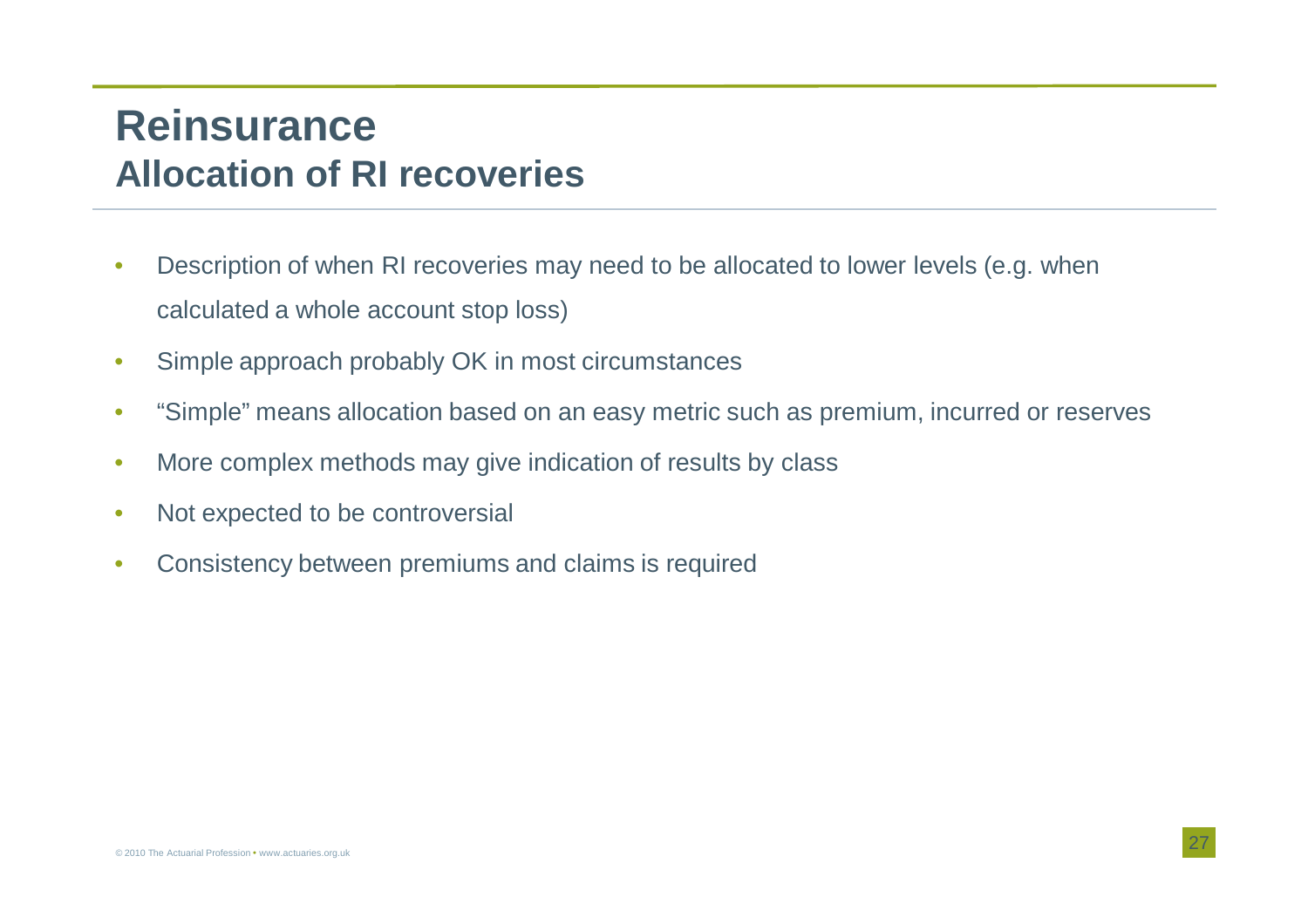### **Reporting Introduction**

Topics to cover:

- Key aspects of the directive
- Form of disclosure
- Confidentiality
- What will need to be disclosed
- Next steps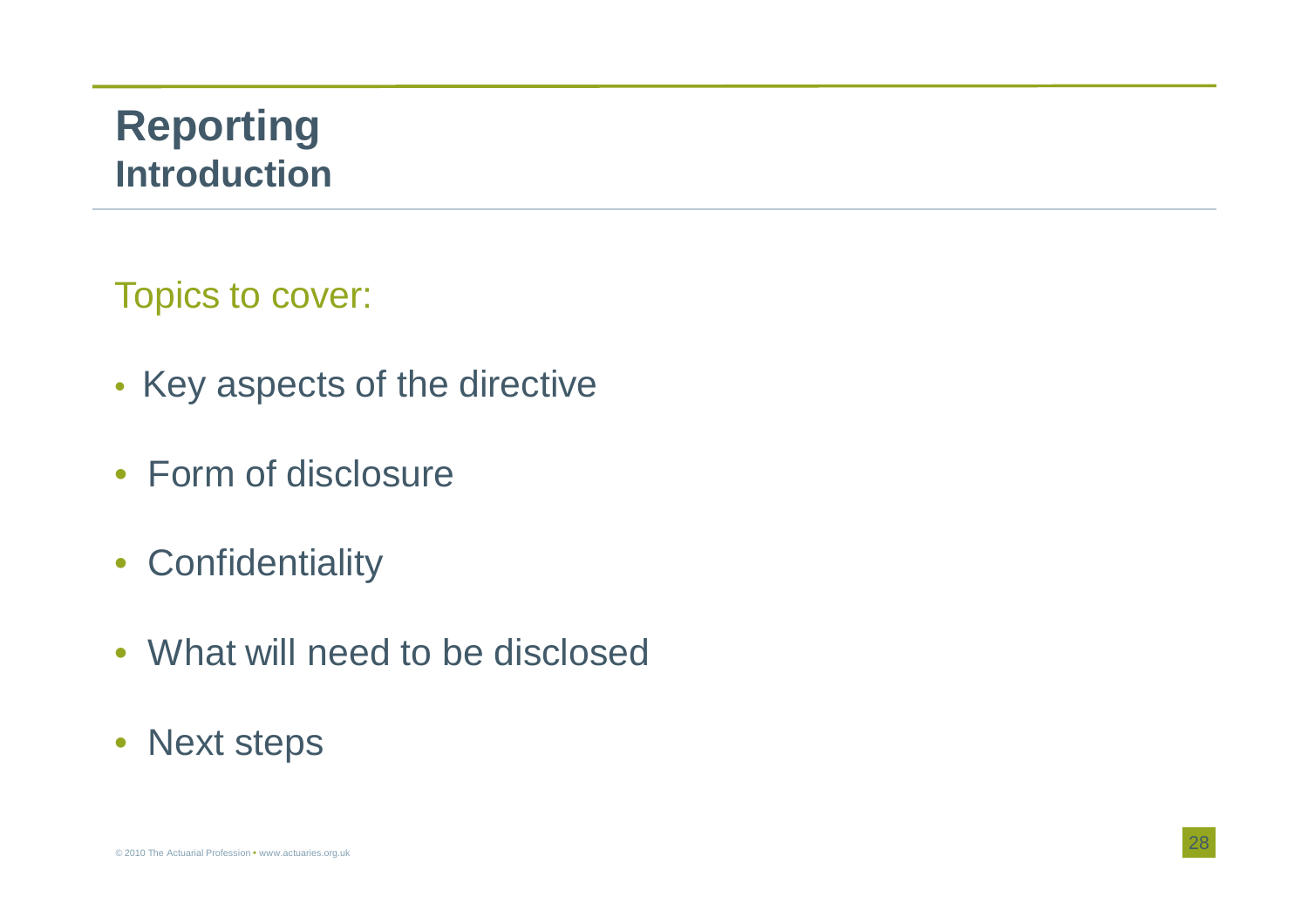### **Reporting Key aspects of the directive**

According to Article 35, reporting will need to take place at:

- $\bullet$ predefined periods
- $\bullet$ predefined events

#### Article 51.1.d requires:

 $\bullet$  "A description, separately for assets, technical provisions, and other liabilities, of the bases and methods used for their valuation, together with an explanation of any major differences in the bases and methods used for their valuation in financial statements"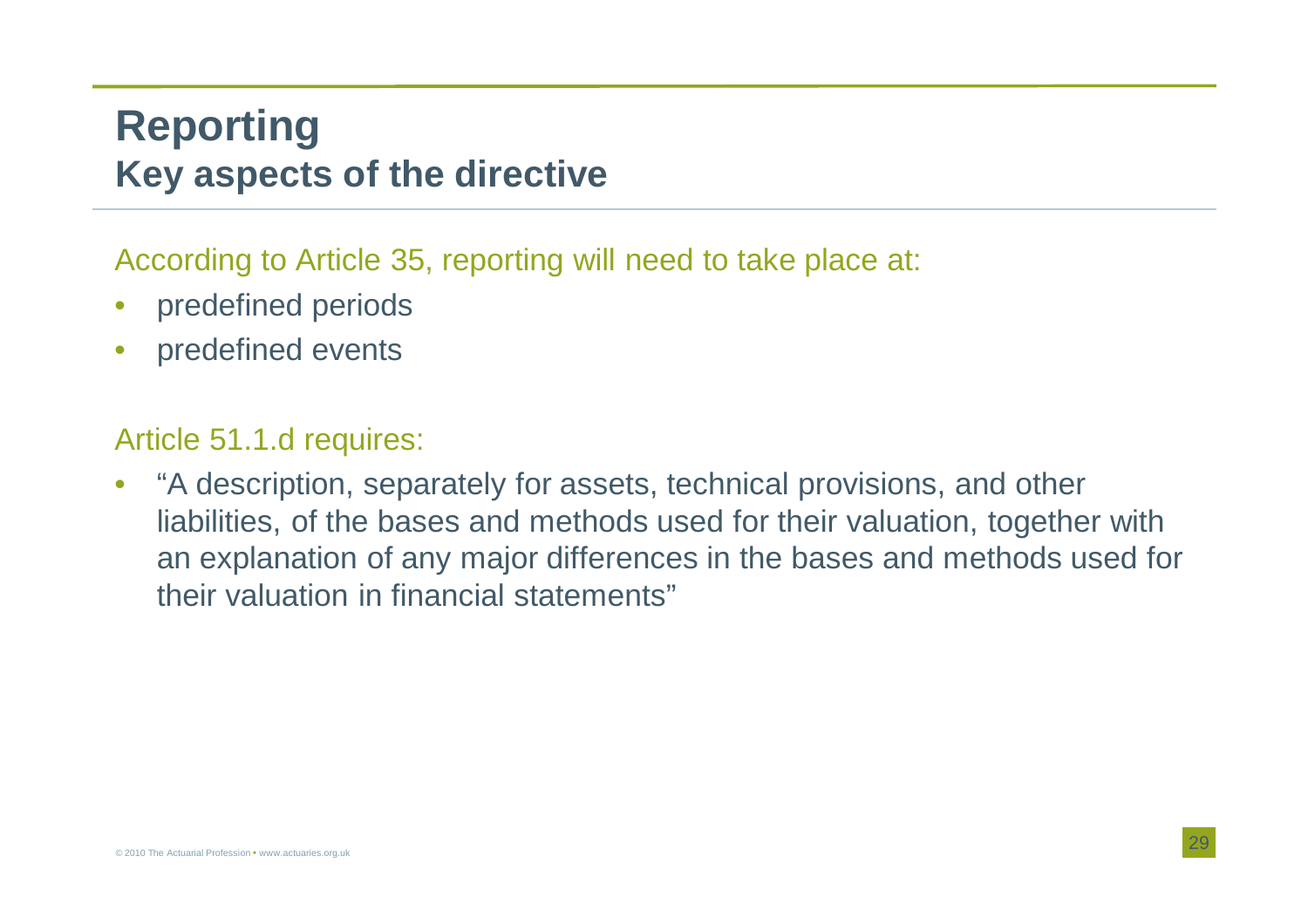### **Reporting Issues to consider**

Issues to consider:

- Form of disclosure
- Confidentiality
- What will need to be disclosed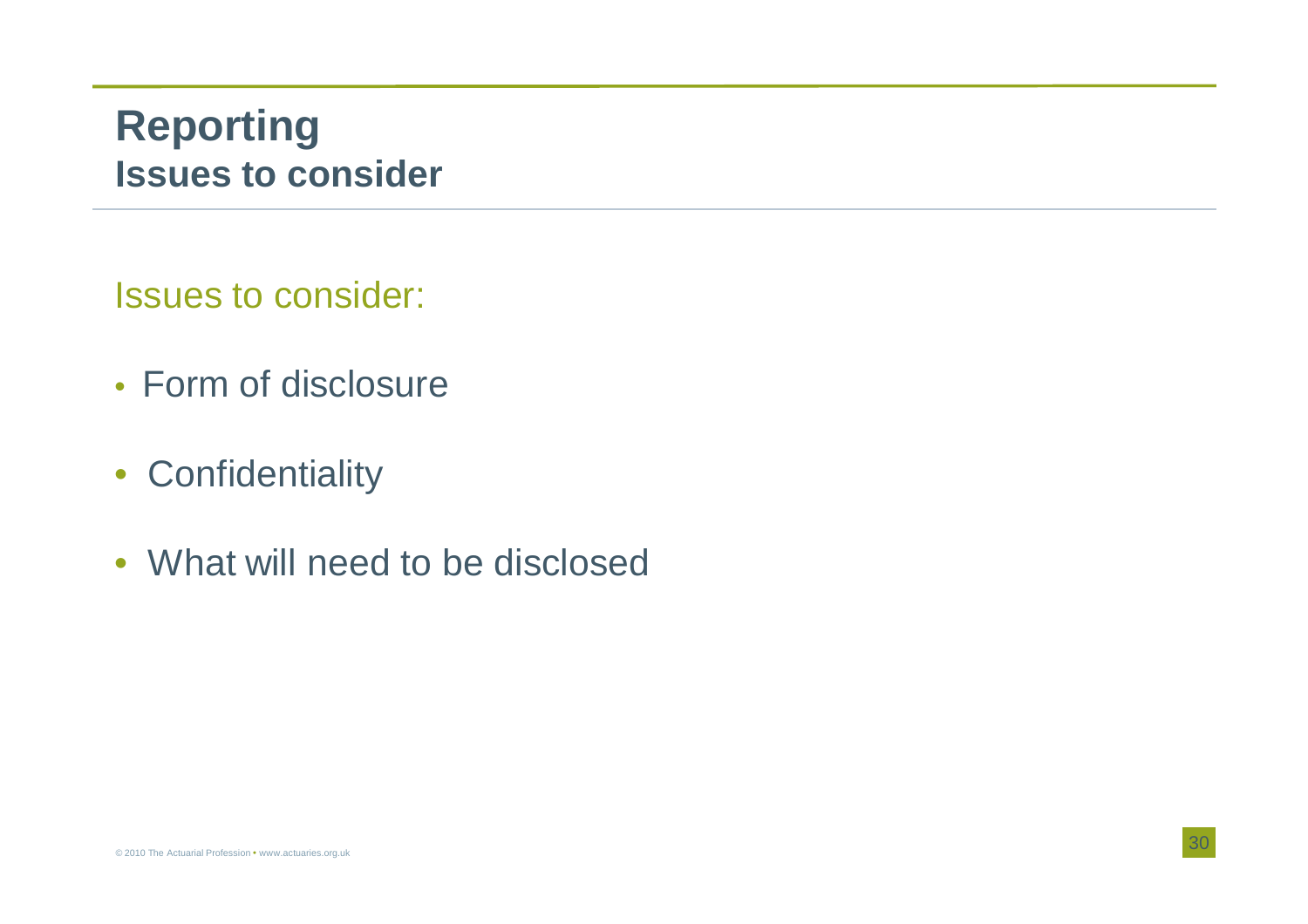## **Reporting Next Steps**

Determine fundamental principles of guidance

 $\bullet$ High-level principles

Suggest Profession's involvement

- $\bullet$ Ongoing development of professional guidance
- $\bullet$  Consultations/seminars as a forum for discussion in the run-up to Solvency II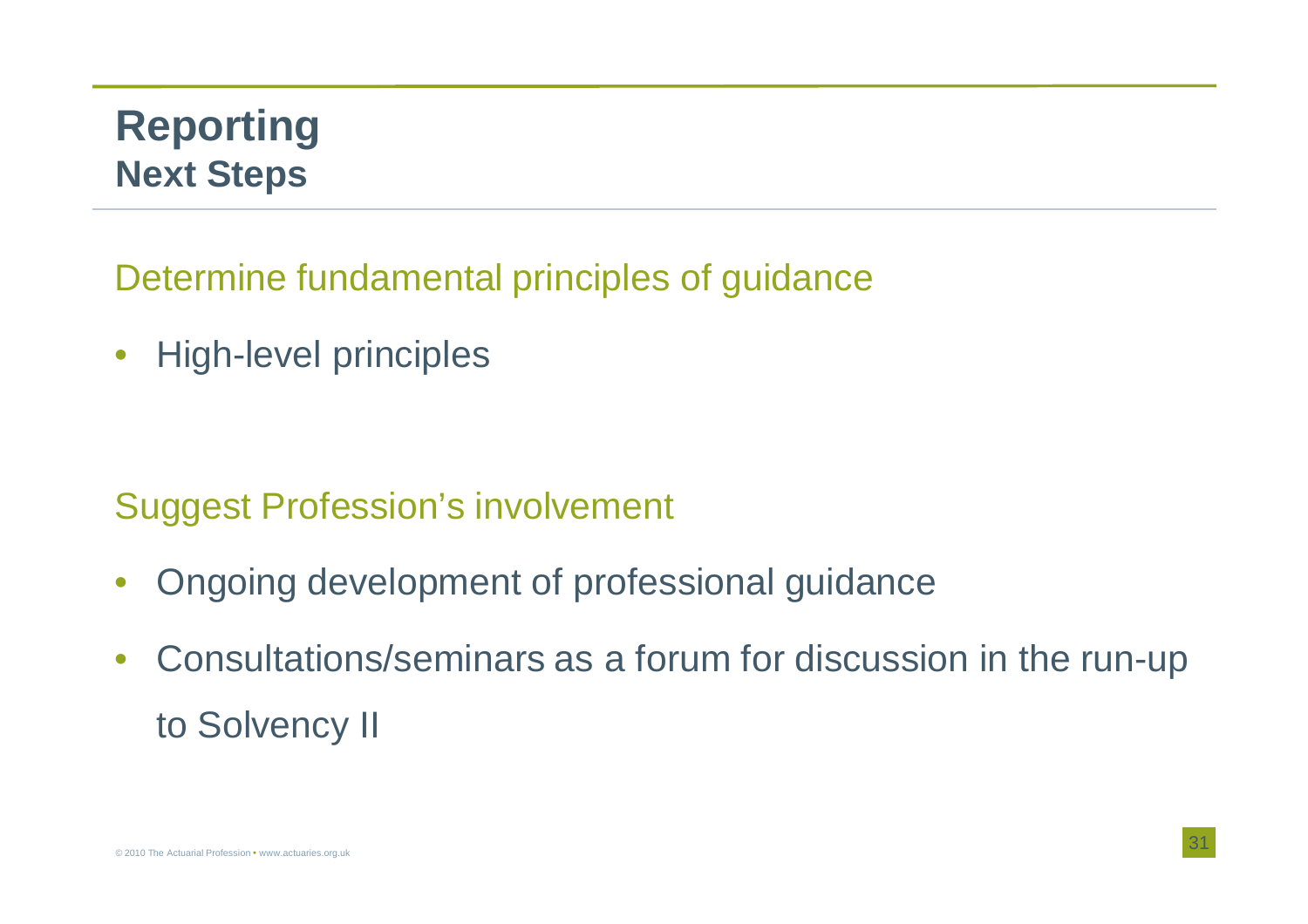### **Communications Introduction**

Topics to cover:

- Communication plan
- Understanding stakeholders
- Next steps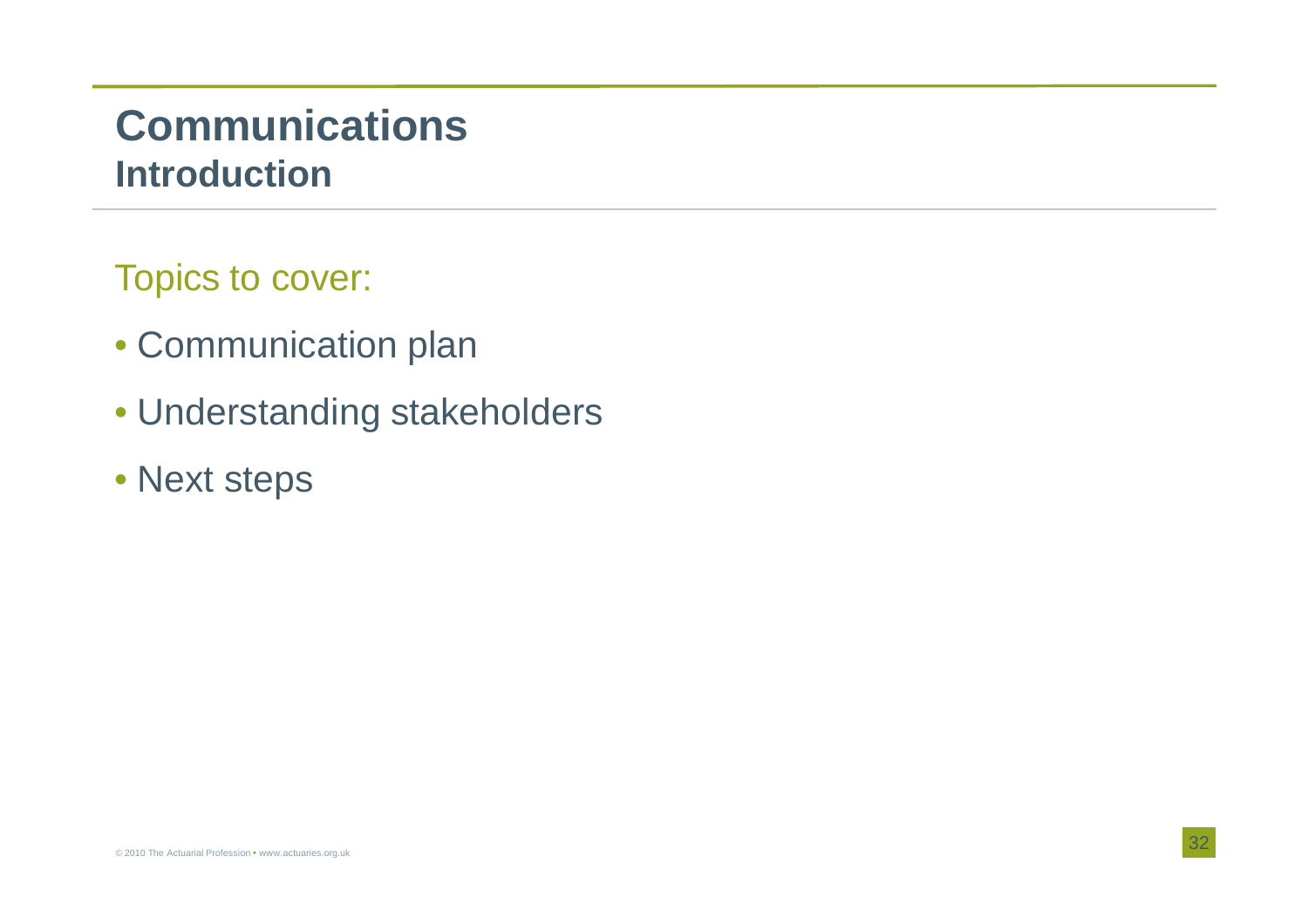## **Communications Communication plan**

#### Stage 1: high level communication

- •This should start now
- General education of key changes to the TP under SII •
- $\bullet$ Consider the most effective methods of communication to get message across clearly
- •Stakeholders - who needs to know?
- •Highlight how it impacts them

#### Stage 2: general principles

- •More detailed description of suggested approaches to take
- •Highlight pitfalls, issues, things to consider
- •Tailor for main stakeholders/situations
- $\bullet$ Consider wider audience (not in detail)
- $\bullet$  Simple worked examples of key common concepts that can be used as additional tools for communication (depending on outputs of other workstreams)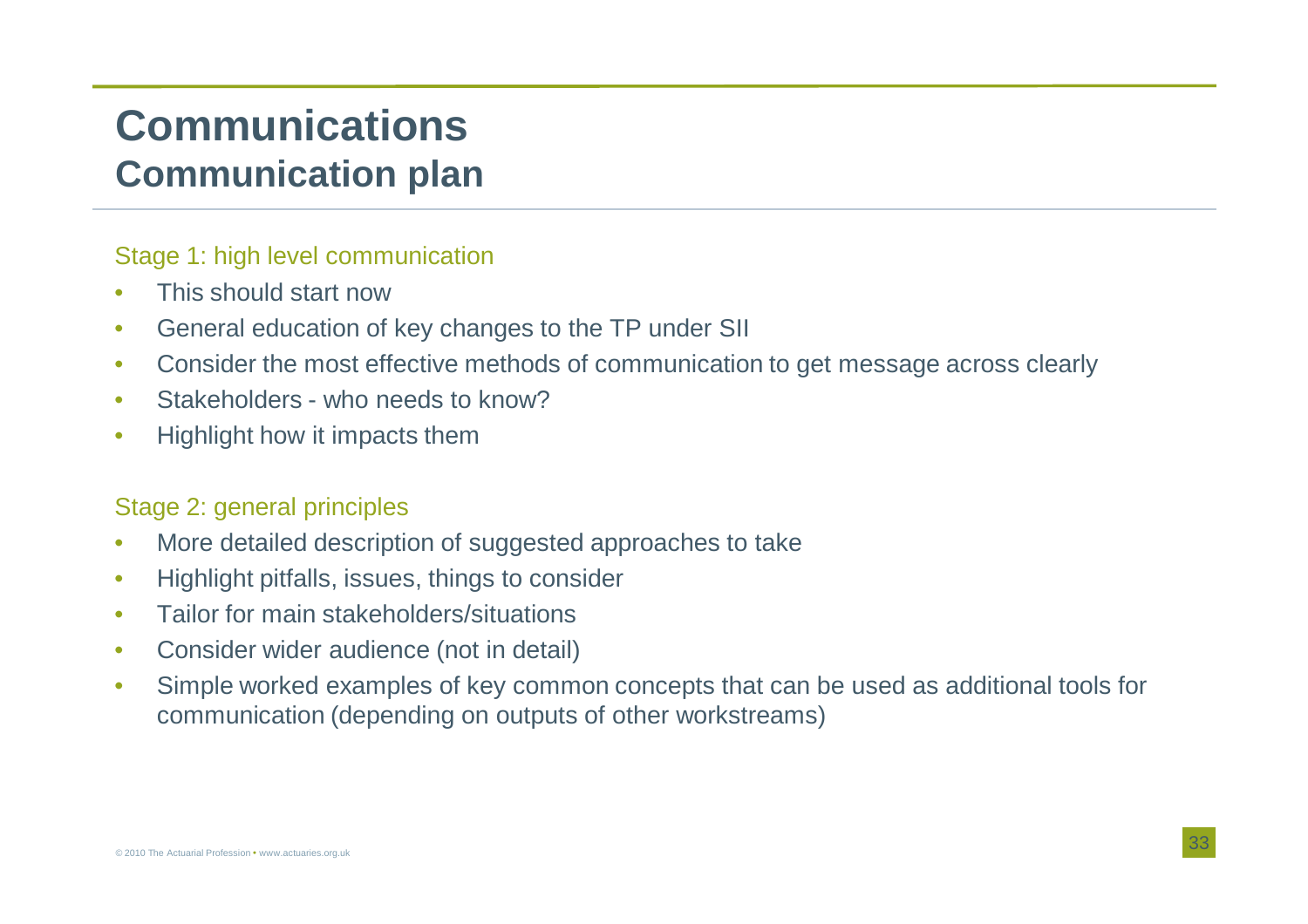## **Communications Communication plan**

Scope - Areas to communicate:

- • Change to overall approach
	- role to educate wider group of stakeholders
- $\bullet$ Unwinding of discount
- •Earnings patterns
- •**Uncertainty**
- •**Cashflows**
- •Risk margin
- •Data requirements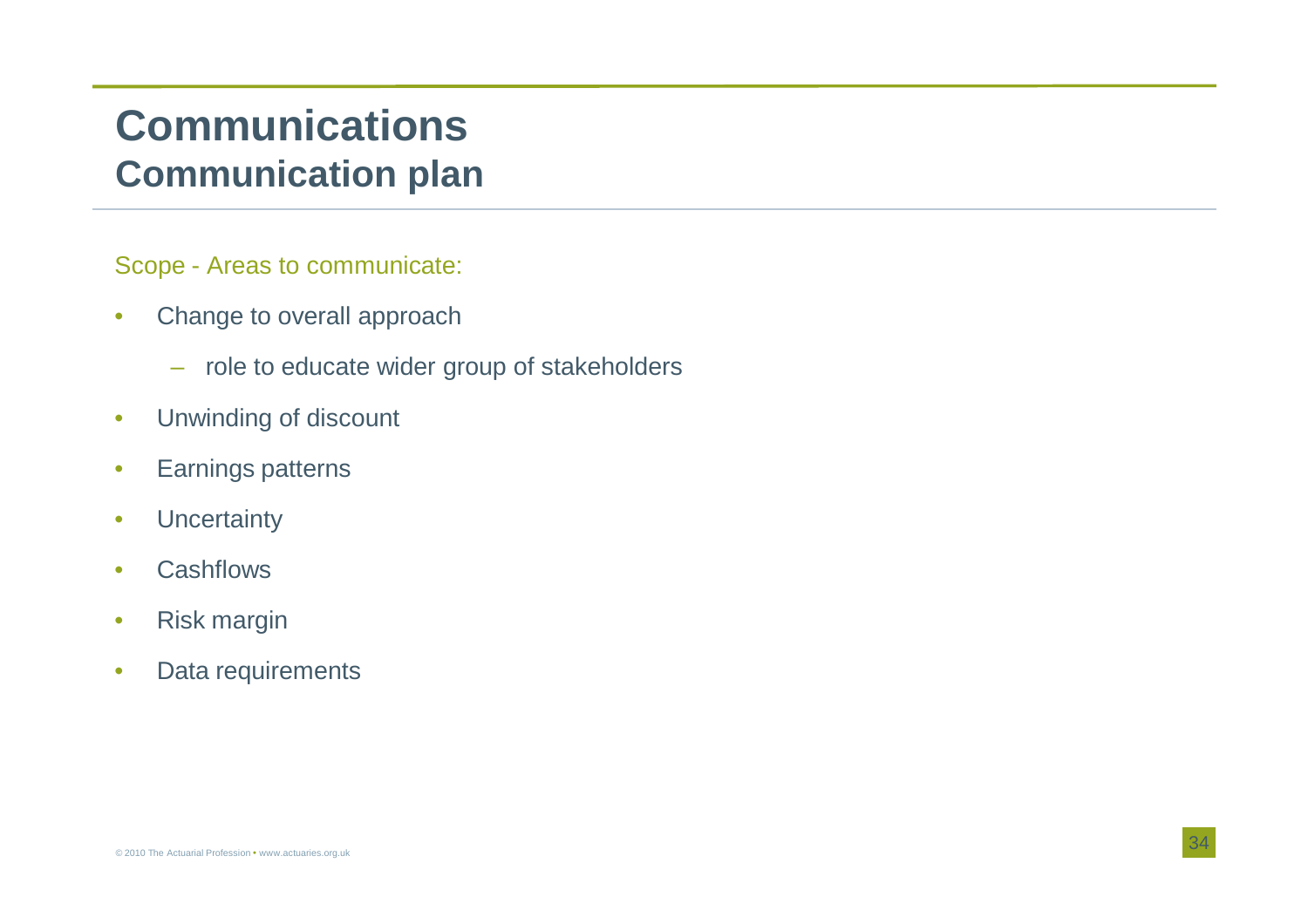### **CommunicationsUnderstanding stakeholders**

Scope - Areas to communicate:

- •Who do we need to communicate to?
- •What information is needed for each?
- •What are the key issues for them?
- $\bullet$ What decisions will they make as a result?
- •Any impact from introduction of Actuarial function?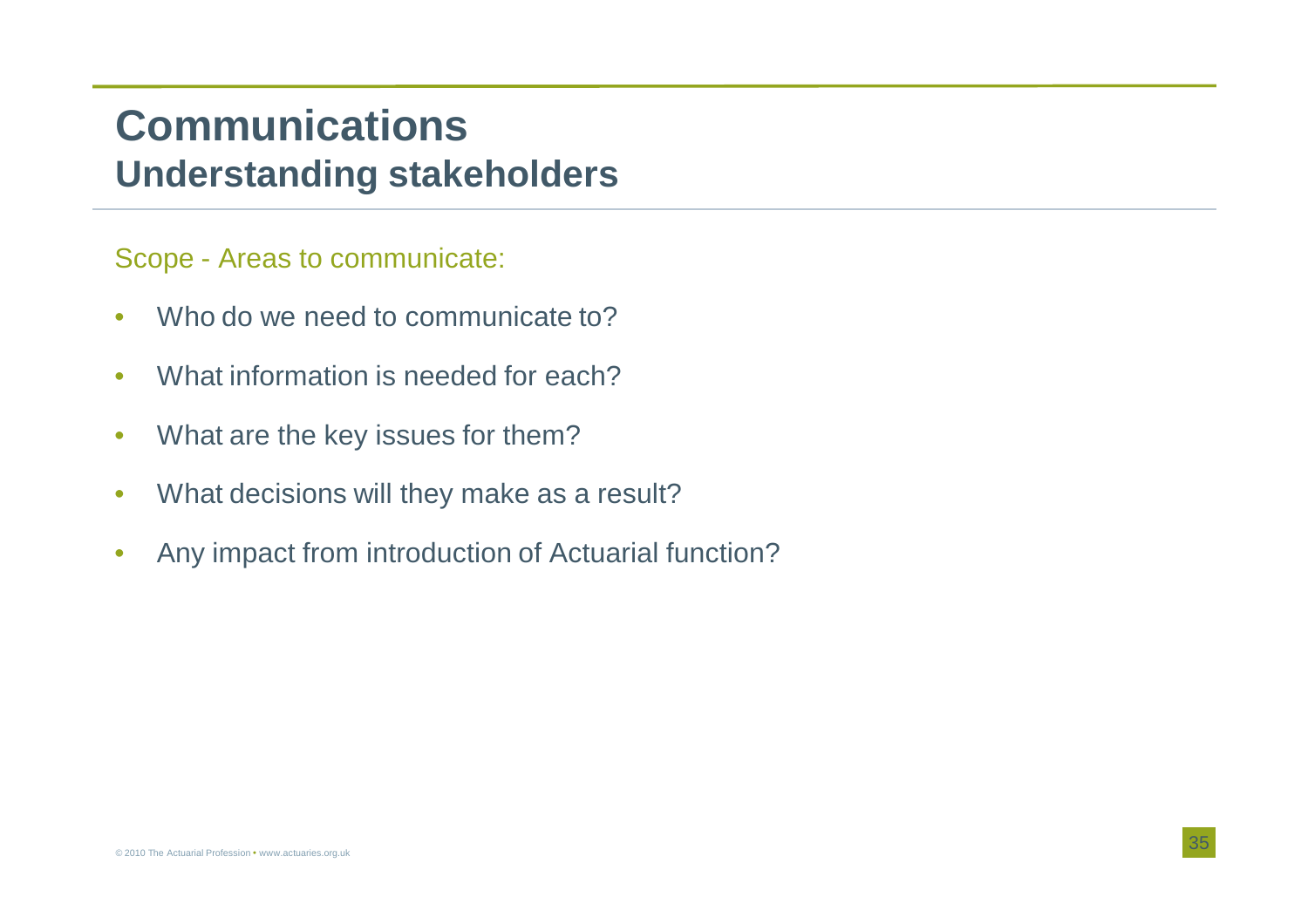### **Communications Next steps**

References to consider:

- $\bullet$ Lloyds guidance on technical provisions under SII
- •TAS-R, TAS-M, TAS-I

Next Steps:

- $\bullet$ Stage 1: write up section on general education
- $\bullet$ Stage 2: following outputs from other subgroups
- •Write more detailed guidance
- $\bullet$ Consider possible worked examples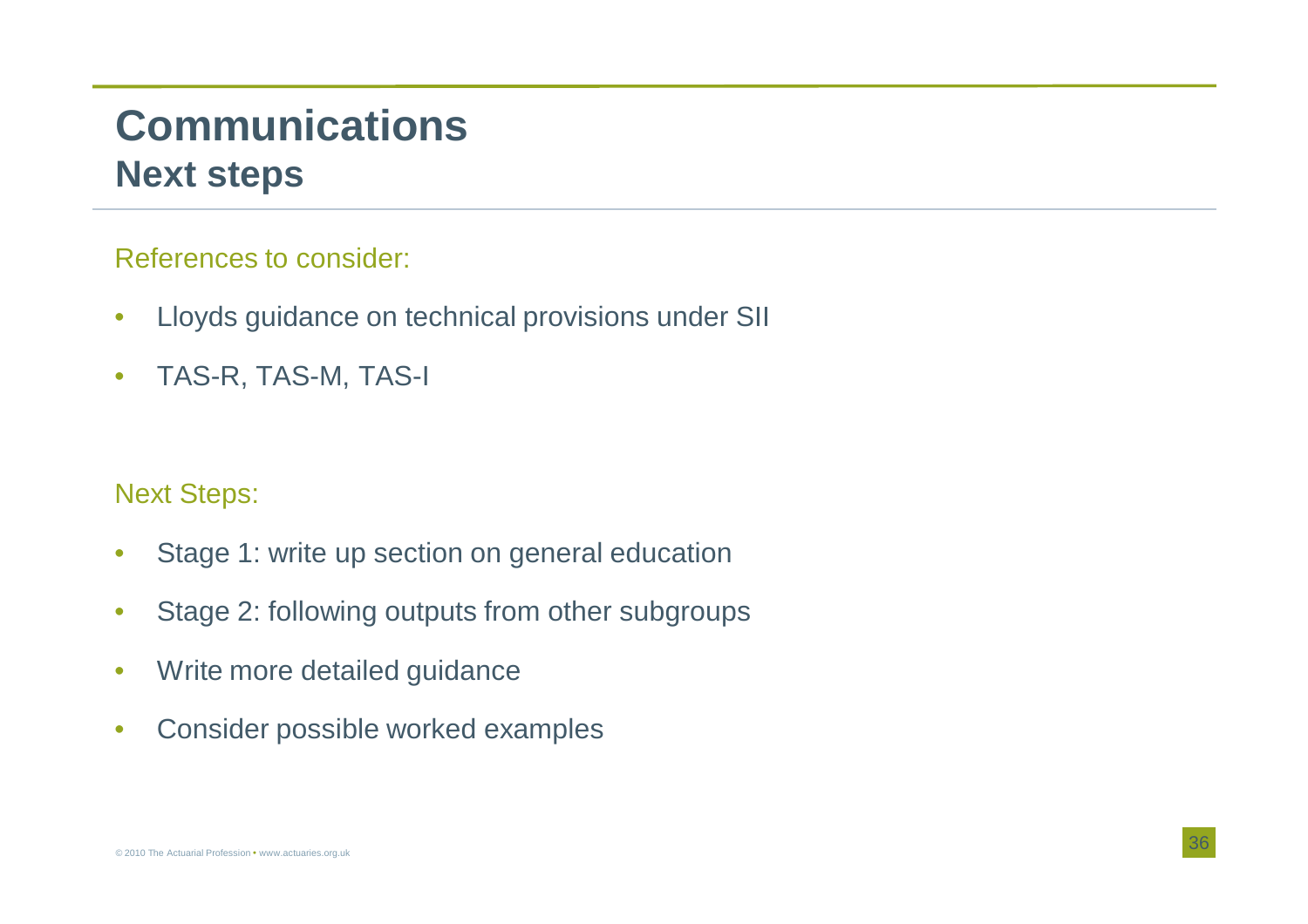# **Top 10 - YOU will be doing differently**

- 10. Reporting and professional standards
- 9. Increased frequency of calculation
- 8. Linking pricing, reserving & capital
- 7. Actuarial function
- 6. Processes
- 5. Methodology
- 4. Documentation
- 3. Reinsurance
- 2. Uncertainty/Latent claims
- 1. Payment patterns / Cashflows